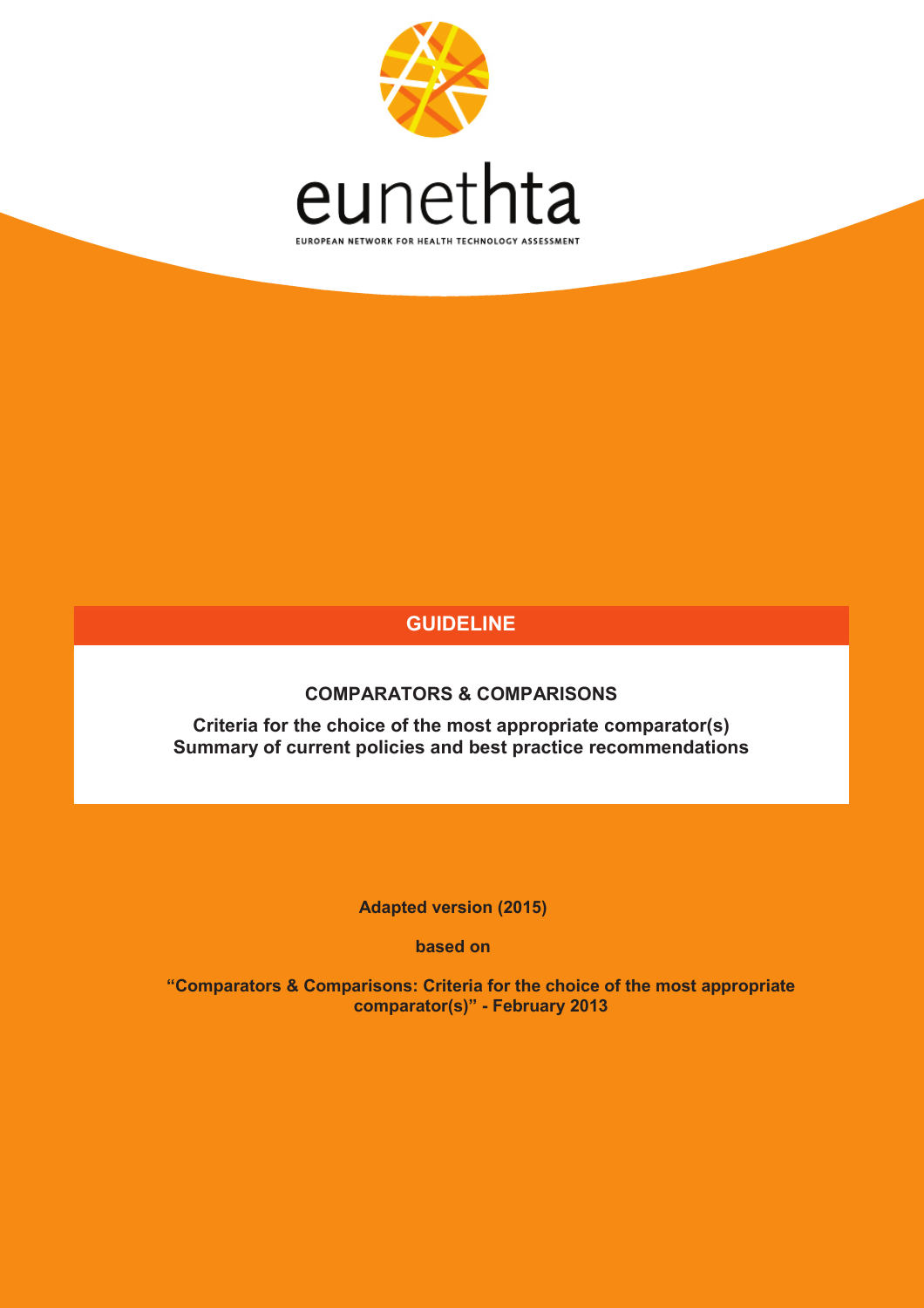The primary objective of EUnetHTA JA1 WP5 methodology guidelines was to focus on methodological challenges that are encountered by HTA assessors while performing a rapid relative effectiveness assessment (REA) of pharmaceuticals.

The guideline "Comparators & comparisons: criteria for the choice of the most appropriate comparator(s)" has been elaborated during Joint Action 1 by experts from NICE, reviewed and validated by HAS and by all members of WP5 of the EUnetHTA network; the whole process was coordinated by HAS.

During Joint Action 2 the wording in this document has been revised by WP7 in order to extend the scope of the text and recommendations from pharmaceuticals only to the assessment of all health technologies. Content and recommendations remained unchanged.

This guideline represents a consolidated view of non-binding recommendations of EUnetHTA network members and in no case an official opinion of the participating institutions or individuals.

**Disclaimer:** EUnetHTA Joint Action 2 is supported by a grant from the European Commission. The sole responsibility for the content of this document lies with the authors and neither the European Commission nor EUnetHTA are responsible for any use that may be made of the information contained therein.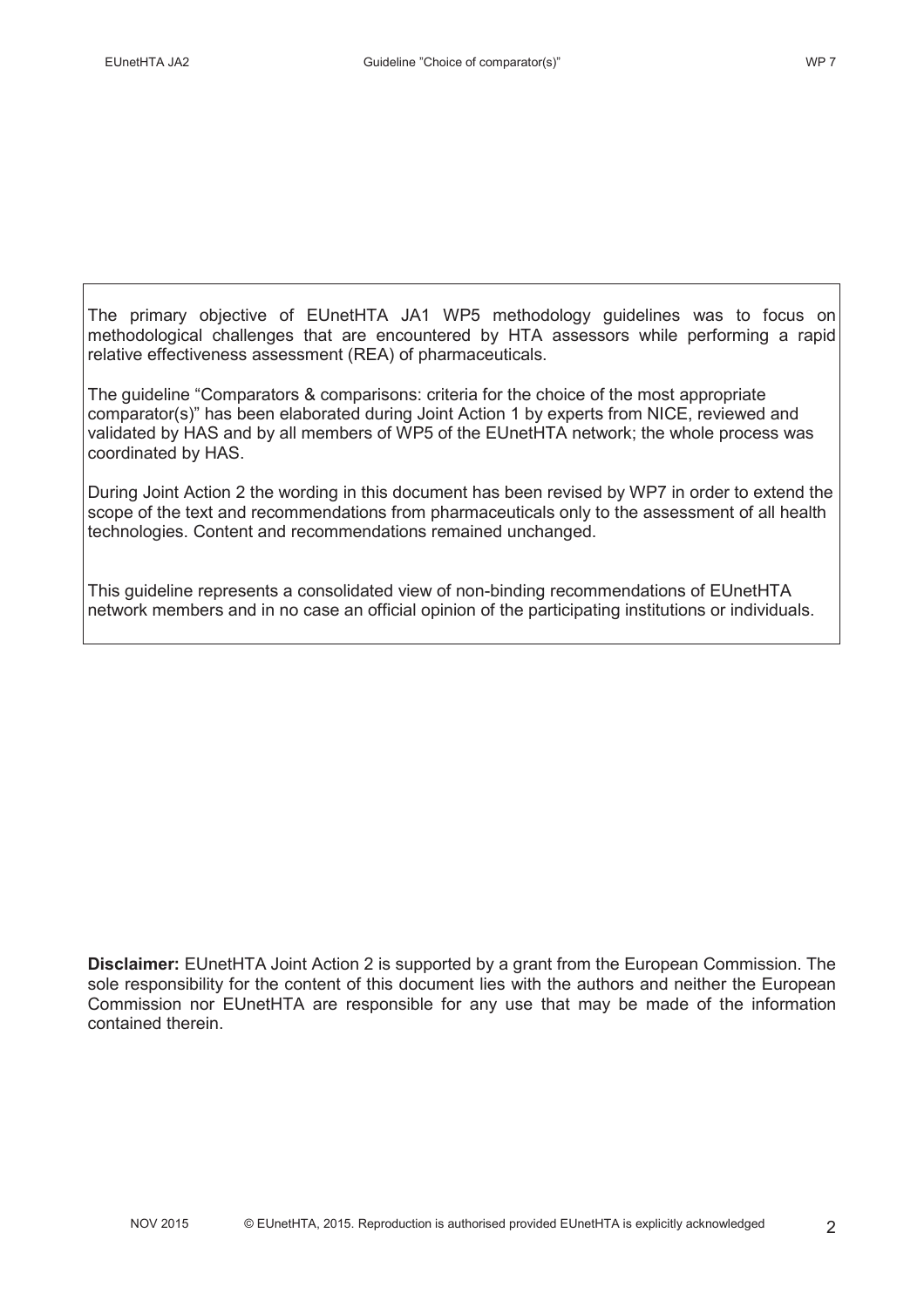# **Table of contents**

| 1.                                                                            |  |
|-------------------------------------------------------------------------------|--|
|                                                                               |  |
|                                                                               |  |
| 1.2.1                                                                         |  |
| 1.2.2                                                                         |  |
|                                                                               |  |
| 2. Synthesis of the analysed literature, available national and international |  |
|                                                                               |  |
|                                                                               |  |
|                                                                               |  |
| 2.2.1                                                                         |  |
| 2.2.2.<br>2.2.3.                                                              |  |
| 2.2.4                                                                         |  |
| 2.2.5.                                                                        |  |
| 2.2.6.<br>2.2.7.                                                              |  |
|                                                                               |  |
|                                                                               |  |
| 3.                                                                            |  |
|                                                                               |  |
|                                                                               |  |
|                                                                               |  |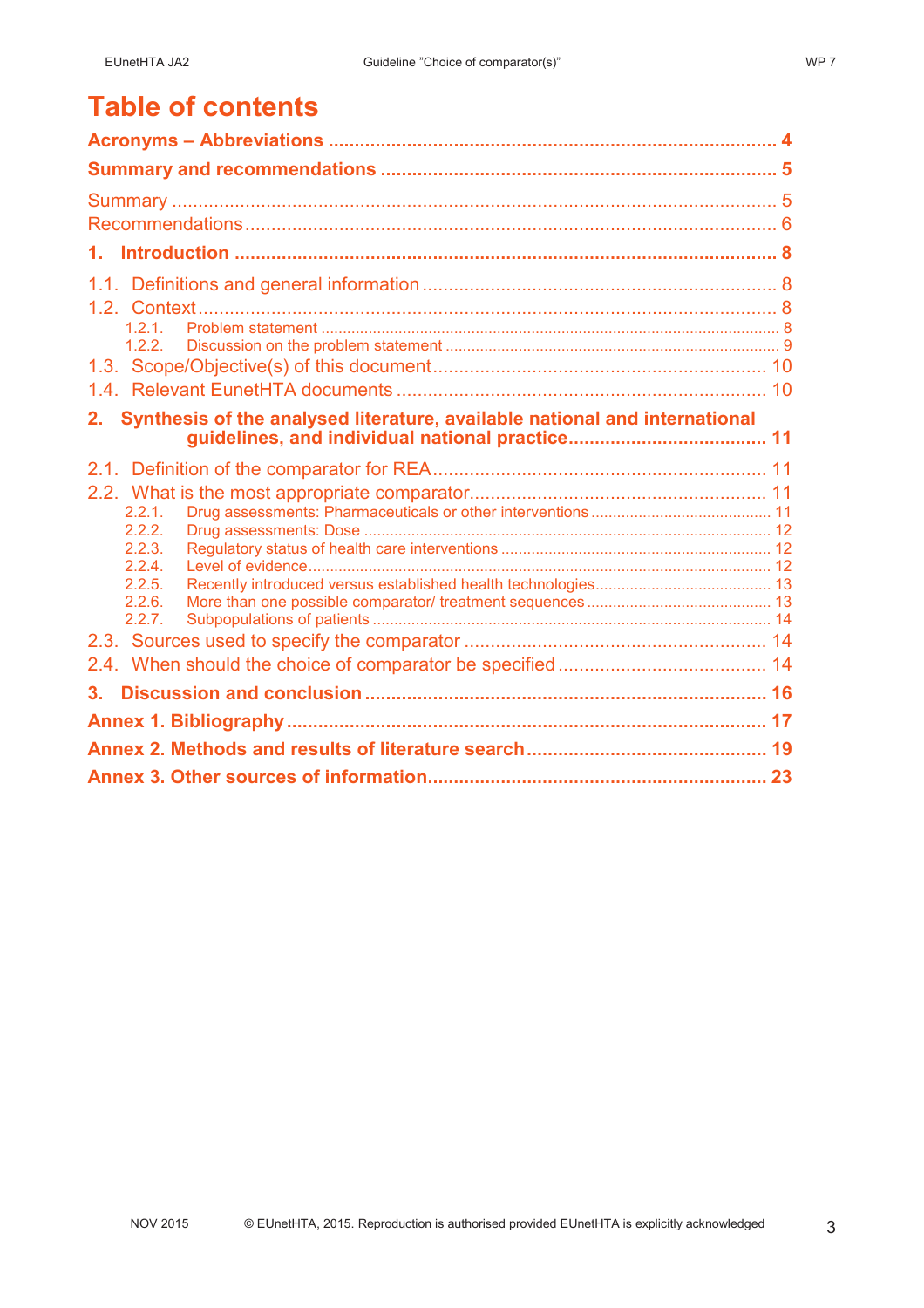# **Acronyms – Abbreviations**

| <b>AHRQ</b>     | Agency for Healthcare Research and Quality (USA)                             |  |  |
|-----------------|------------------------------------------------------------------------------|--|--|
| <b>ATC</b>      | Anatomical Therapeutic Chemical Classification System                        |  |  |
| <b>CADTH</b>    | Canadian Agency for Drugs and Technologies in Health (Canada)                |  |  |
| CE mark         | a mandatory conformance mark on many products placed on the single market in |  |  |
|                 | the EU (including medical devices)                                           |  |  |
| <b>CHMP</b>     | <b>Committee for Medicinal Products for Human Use</b>                        |  |  |
| <b>EMA</b>      | European Medicines Agency                                                    |  |  |
| <b>EUnetHTA</b> | European network for Health Technology Assessment                            |  |  |
| <b>FDA</b>      | Food and Drug Administration (USA)                                           |  |  |
| <b>HIQA</b>     | Health Information and Quality Authority (Ireland)                           |  |  |
| <b>HTA</b>      | Health technology assessment                                                 |  |  |
| <b>JA</b>       | <b>Joint Action</b>                                                          |  |  |
| <b>MSAC</b>     | Medical Services Advisory Committee (Australia)                              |  |  |
| <b>NICE</b>     | National Institute for Health and Clinical Excellence (England and Wales)    |  |  |
| <b>PBAC</b>     | Pharmaceutical Benefits Advisory Committee (Australia)                       |  |  |
| <b>PICO</b>     | Population, Intervention, Comparator, Outcome                                |  |  |
| <b>PHARMAC</b>  | Pharmaceutical Management Agency (New Zealand)                               |  |  |
| <b>REA</b>      | relative effectiveness assessment                                            |  |  |
| <b>SMC</b>      | Scottish Medicines Consortium (Scotland)                                     |  |  |
| <b>SPC</b>      | <b>Summary of Product Characteristics</b>                                    |  |  |
|                 |                                                                              |  |  |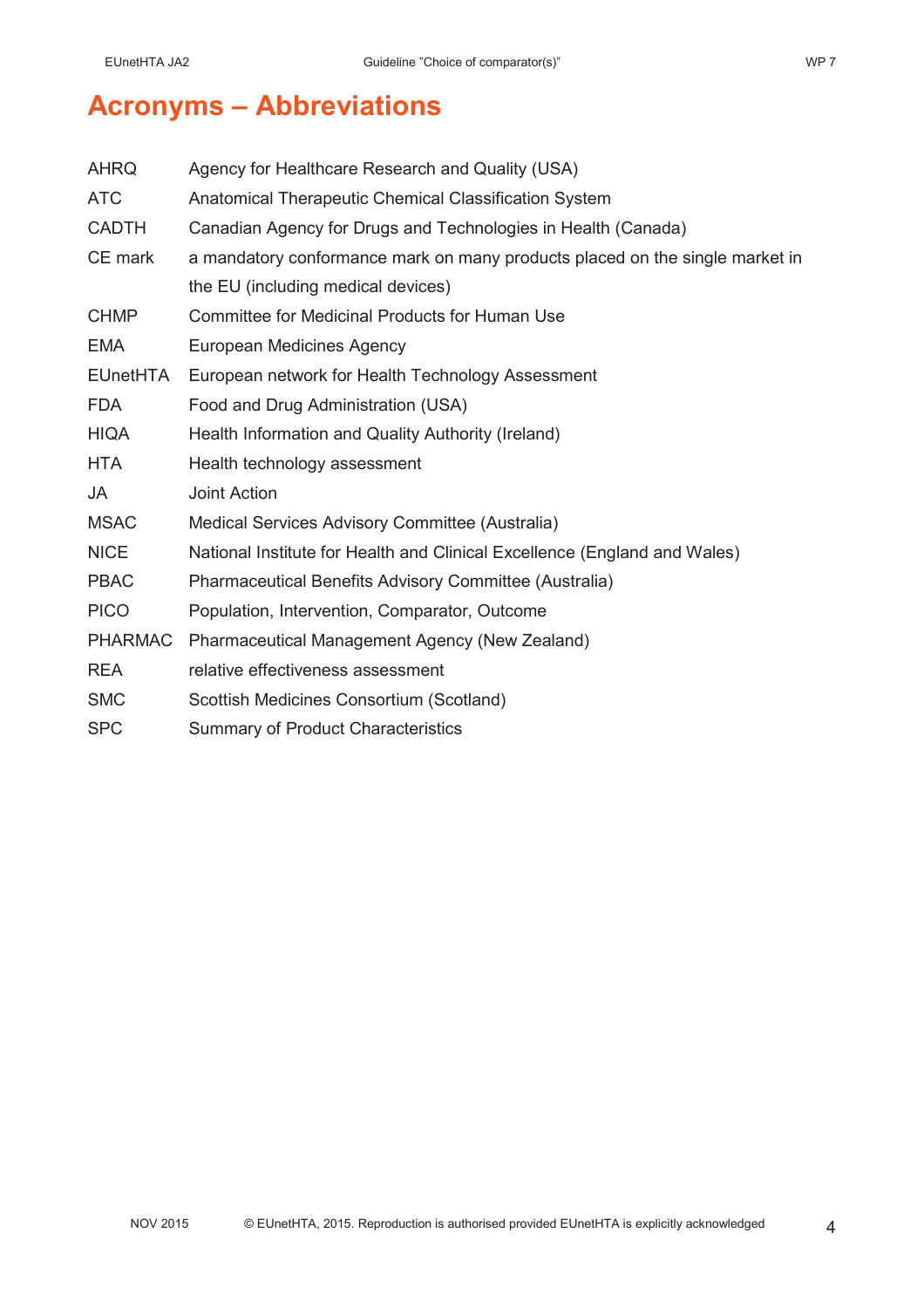# **Summary and recommendations**

# *Summary*

A comparator in a relative effectiveness assessment (REA) is a health care intervention or other technology with which the intervention/technology to be assessed is compared in order to establish if it has an added therapeutic benefit (including clinical as well as quality of life benefits). Such comparator could be a pharmaceutical, but also a medical device, a procedure or psychological approach, radiotherapy, physiotherapy, surgery or, if appropriate, providing advice, for example advice on diet or smoking, a combination of health care interventions carried out simultaneously or in sequence, or "watchful waiting" (no intervention).

Based on the guideline development during JA1 this document summarises the available literature, the advice provided by existing national guidelines, and the information from current national practice on the choice of comparator for  $REA<sup>1</sup>$ , established previously through a EUnetHTA background review on the use of REA across Europe. The analysis of this information demonstrates that there is broadly agreement across countries about the general definition of the comparator for a REA: in the context of making decisions about where a new health technology would be used in clinical practice, or about reimbursement, a comparator is commonly defined as current routine care in the individual health care system, the most used, or what would be replaced by the introduction of that new health technology..

Therefore, under ideal circumstances the comparator for a REA applicable across European countries would be the reference treatment according to up to date high-quality clinical practice guidelines at European or international level, with good quality evidence on the efficacy and safety profile from published medical literature, and with an EU marketing authorisation or another form of recognised regulatory approval for the appropriate indication and line of treatment.

However, in many circumstances there is no consensus across European countries on what constitutes routine clinical care, and real life patient populations are likely to be heterogeneous across countries. Furthermore, in some countries the choice of comparator is governed by legislation, and can also refer to cost. In other countries, it is governed by the purpose to gain as much insight as possible about the new health technology; for example to achieve this for pharmaceuticals, the comparator needs to be from a similar pharmaceutical class. Only for pharmaceuticals to treat rare diseases, the Orphan Medicinal Designation endorses a consensus position on standard of care in rare diseases.

Therefore, the detailed approaches vary across countries and the choice of the comparator for REA depends mainly on the specific assessment question in each country.

This document provides a summary of current national policies and best practice recommendations for HTA assessors for selecting the most appropriate comparator for relative effectiveness assessments.

NOV 2015 © EUnetHTA, 2015. Reproduction is authorised provided EUnetHTA is explicitly acknowledged 5 1 This document does not intend to provide advice on how to design clinical trials.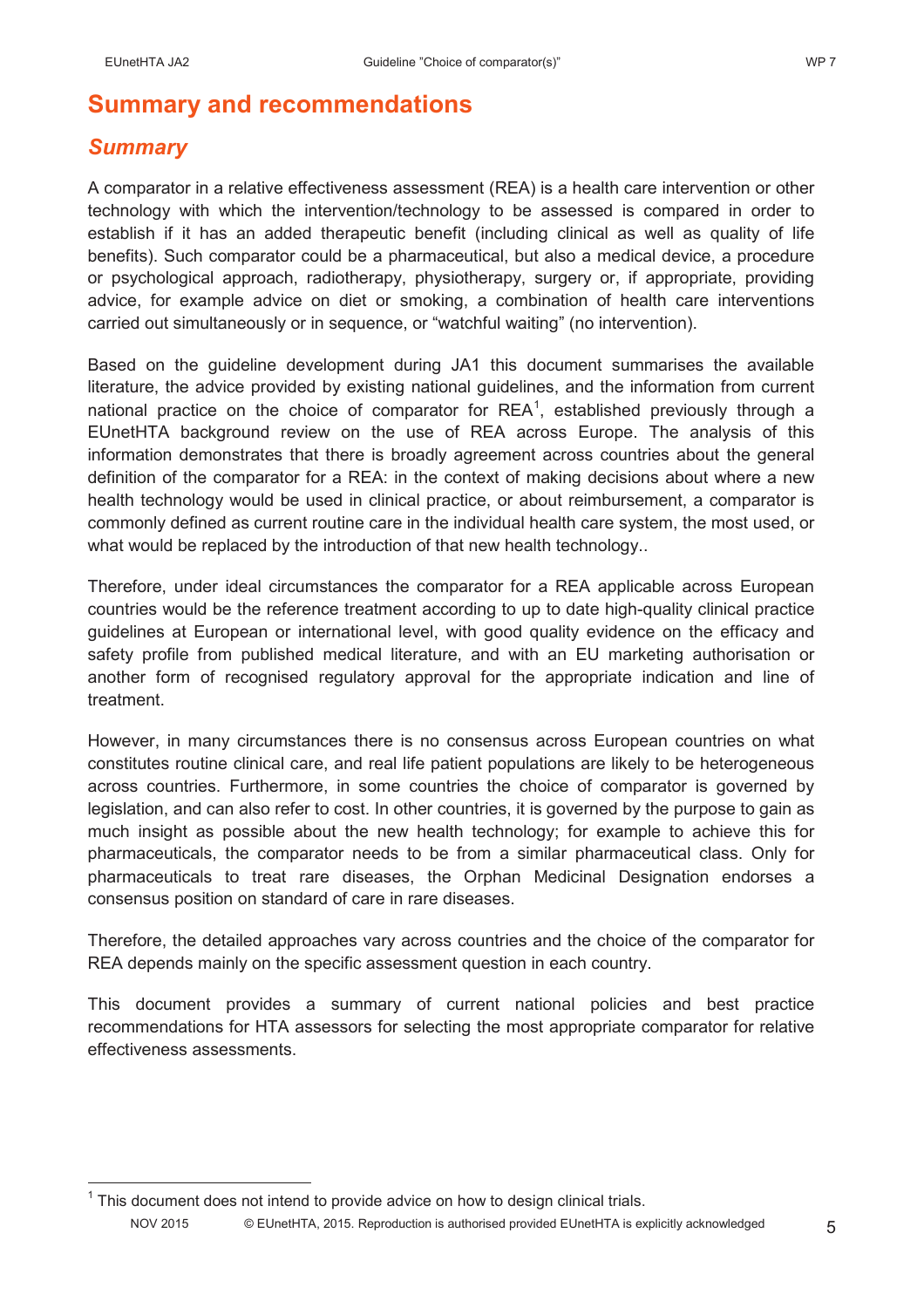# *Recommendations*

Recommendations on the choice of the most appropriate comparator depend on the specific assessment question in any REA. The recommendations below assume that the assessment question is to establish the relative effectiveness of a health technology compared with routine clinical care, the most used, or what would be replaced by the introduction of that new technology.

## **Recommendation 1**

Under ideal circumstances the comparator for a REA applicable across European countries should be the reference treatment according to up to date high-quality clinical practice guidelines at European or international level with good quality evidence on the efficacy and safety profile from published scientific literature, and with an EU marketing authorisation or another form of recognised regulatory approval for the respective indication and line of treatment.

## **Recommendation 2**

Where there is no European-wide agreed reference comparator

- evidence needs to be available that the chosen comparator intervention is routinely used in clinical practice (Recommendation 3)
- the comparator intervention is validated for the respective clinical indication/population and evidence is available (Recommendation 4)

## **Recommendation 3**

Evidence that the intervention is used in routine clinical care could come, in order of preference, from:

- National reimbursement lists if available
- Prescription statistics (if appropriate)
- Market surveys
- Discussion with clinical specialists and patient organisations
- Registries
- Validated clinical protocols
- If the above are not available: Internet searches, in particular patient and professional websites

## **Recommendation 4**

The choice of comparator should be supported by evidence on its efficacy and safety profile described in published medical literature, and based on randomised controlled trials, pragmatic trials or good quality observational studies.

### **Recommendation 5**

Where the comparator is a pharmaceutical, it has to be optimally dosed or scheduled in line with its marketing authorization or high-quality clinical practice guidelines.

Where the comparator is not a pharmaceutical, it should be used according to evidence based methodology and its instructions for use.

### **Recommendation 6**

Where patient subpopulations are considered, for example according to disease severity, lines of treatment, stages of disease or genetic characteristics, additional comparators may need to be included and should be clearly identified.

## **Recommendation 7**

The most appropriate comparators for an assessment should be identified before the assessment begins or in the early phase of an assessment.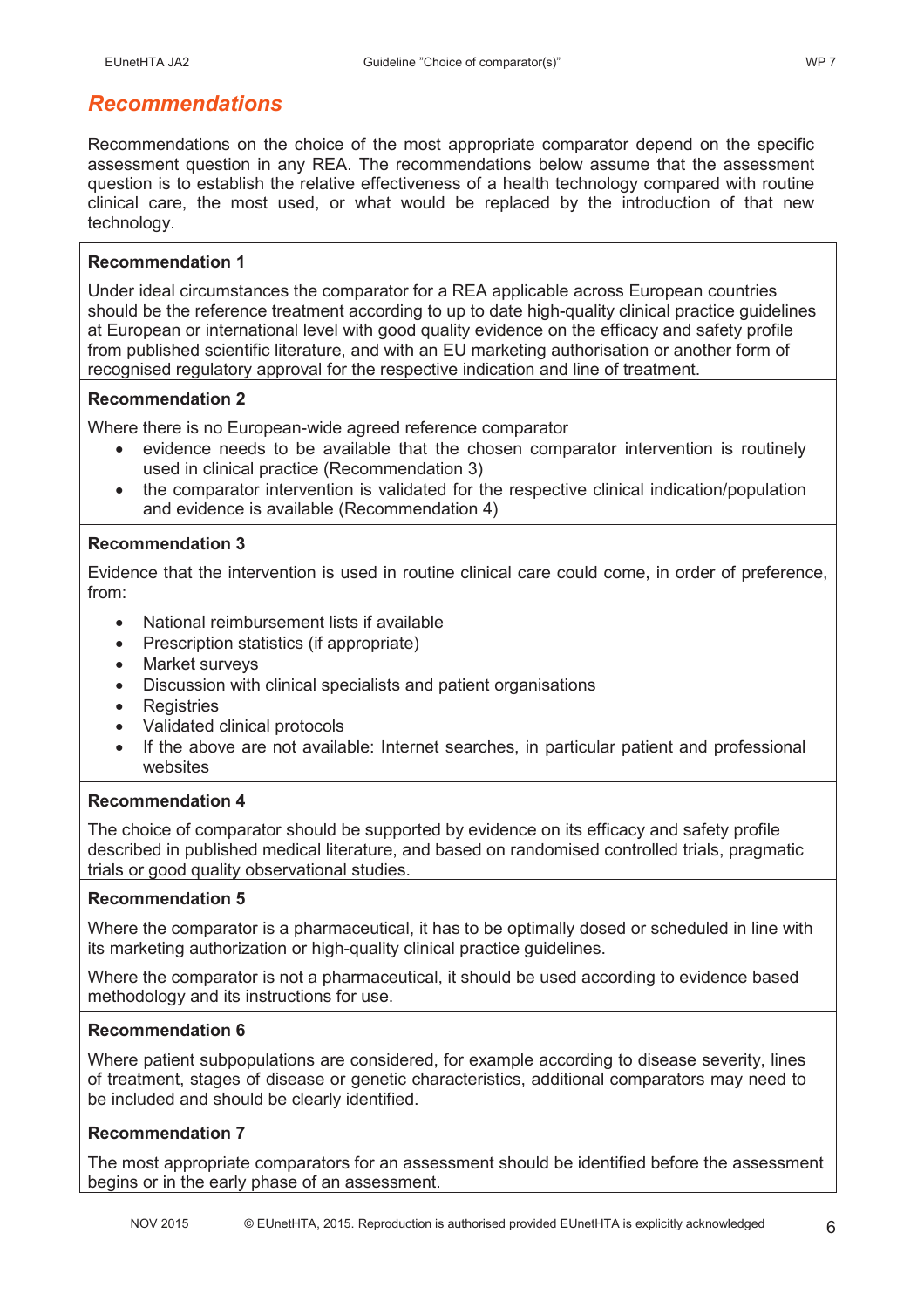The following recommendations relate to specific national procedural rules, and are only relevant for specific countries

#### **Recommendation 8**

If required by national procedural rules, the comparator must have an EU or national marketing authorisation, or if not a pharmaceutical, another form of recognised regulatory approval, for the appropriate indication and line of treatment.

#### **Recommendation 9**

If required by national procedural rules, if there are several alternatives, the more economic therapy should be selected as comparator, preferably one for which there is a reference price within the health care system.

### **Recommendation 10**

If required by national procedural rules, and depending on the assessment question, for pharmaceuticals the comparator may need to be from a similar pharmaceutical class.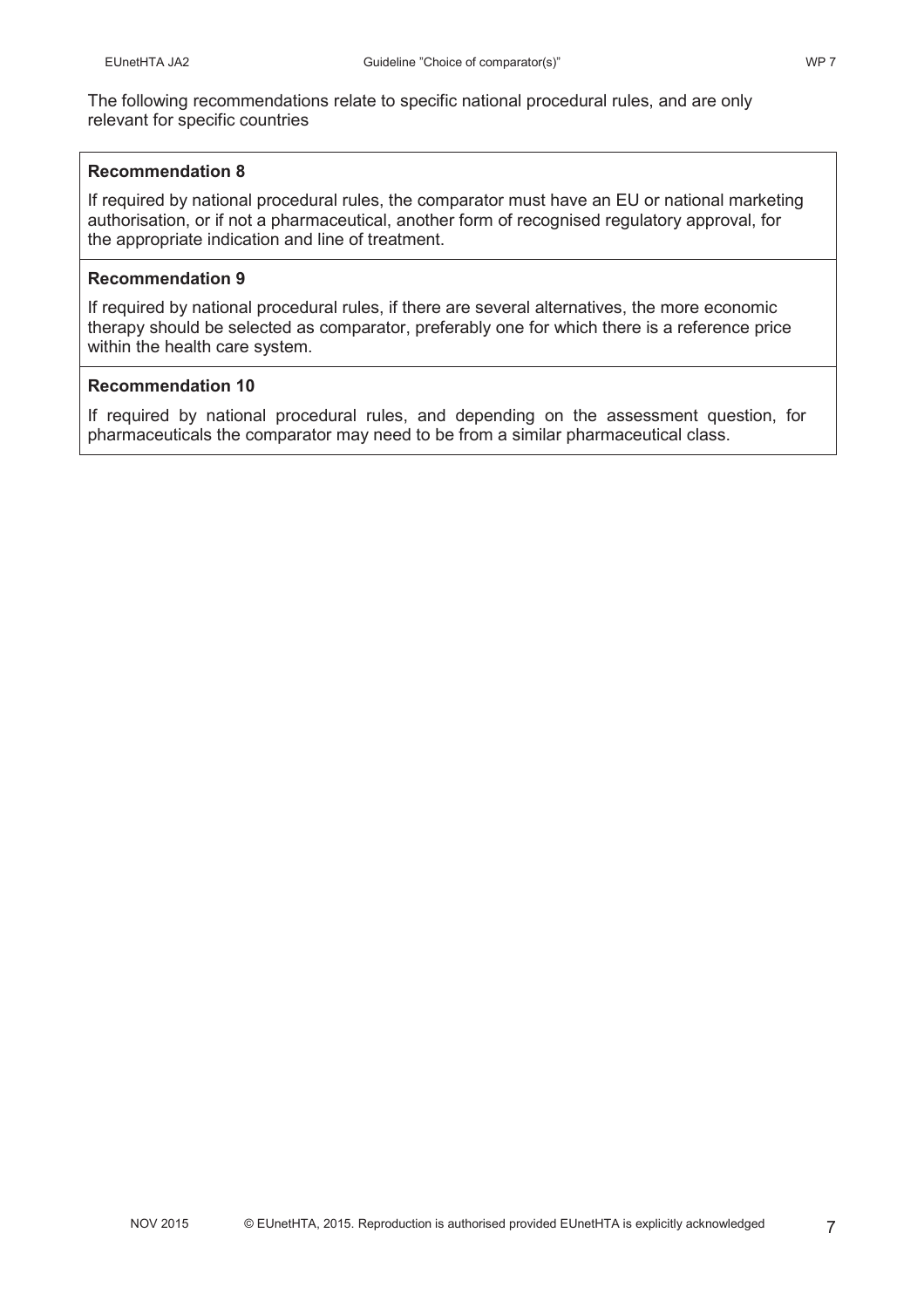# **1. Introduction**

# *1.1. Definitions and general information*

In the context of relative effectiveness assessment, a comparator is a health care intervention with which a given intervention/technology of interest is compared in order to establish if it has an added therapeutic benefit (including clinical as well as quality of life benefits). Such comparator could be a pharmaceutical, a medical device, a procedure or psychological approach, surgery or, if appropriate, providing advice, for example advice on diet or smoking, any combination of these, or "watchful waiting" (no intervention).

Because many aspects of selecting the appropriate comparator are governed by national policies, and are not a scientific matter, a full methodological guideline is not possible to establish. Therefore, this document provides a summary of current national policies and general best practice recommendations for HTA assessors for selecting the most appropriate comparator for relative effectiveness assessments.

# *1.2. Context*

## **1.2.1. Problem statement**

Comparing new health care interventions with existing treatments is carried out for different purposes. For the purposes of granting a marketing authorisation of a pharmaceutical, the EMA and FDA specify the comparator to be placebo and/or active comparator. The EMA has recently published a consultation paper on the regulatory position of the importance of an active control in the marketing authorisation application (EMA, 2010). In this paper, an adequate active comparator has been defined as the gold-standard, EU-licensed product for the appropriate indication and line of treatment, following relevant CHMP guidelines and international treatment guidelines as appropriate, or if there is no licensed product for the claimed indication, as investigator's best choice of therapy, medicines licensed by other regulatory agencies but not in the EU, and/or medicines for which use is clearly supported by medical literature. However, the paper does not include advice on how this choice should have been made.

For HTA purpose, a relative effectiveness assessment (REA) compares the clinical outcomes resulting from use of a certain health care intervention with those resulting from alternative options for treatment, diagnosis or prevention of a disease, for example other available pharmaceuticals or other health care interventions or technologies.

The relative efficacy and relative effectiveness (or added therapeutic benefit) of any intervention depends on what this intervention is compared with, meaning 'what it is relative to'. Therefore, it is important to establish, and provide advice on, what constitutes an appropriate comparator when conducting such assessment.

The High Level Pharmaceutical Forum (http://ec.europa.eu/pharmaforum/) has developed the following definitions (High Level Pharmaceutical Forum, 2010):

- The relative efficacy is the extent to which an intervention does more good than harm, under ideal circumstances, compared to one or more alternative interventions.
- The relative effectiveness is the extent to which an intervention does more good than harm compared to one or more intervention alternatives for achieving the desired results when provided under the usual circumstances of health care practice.

For a REA conducted at the time of market entry, only efficacy or relative efficacy data are available in most cases; evidence on the use of the technology when provided under the usual circumstances of health care practice are normally not available at this stage of market entry.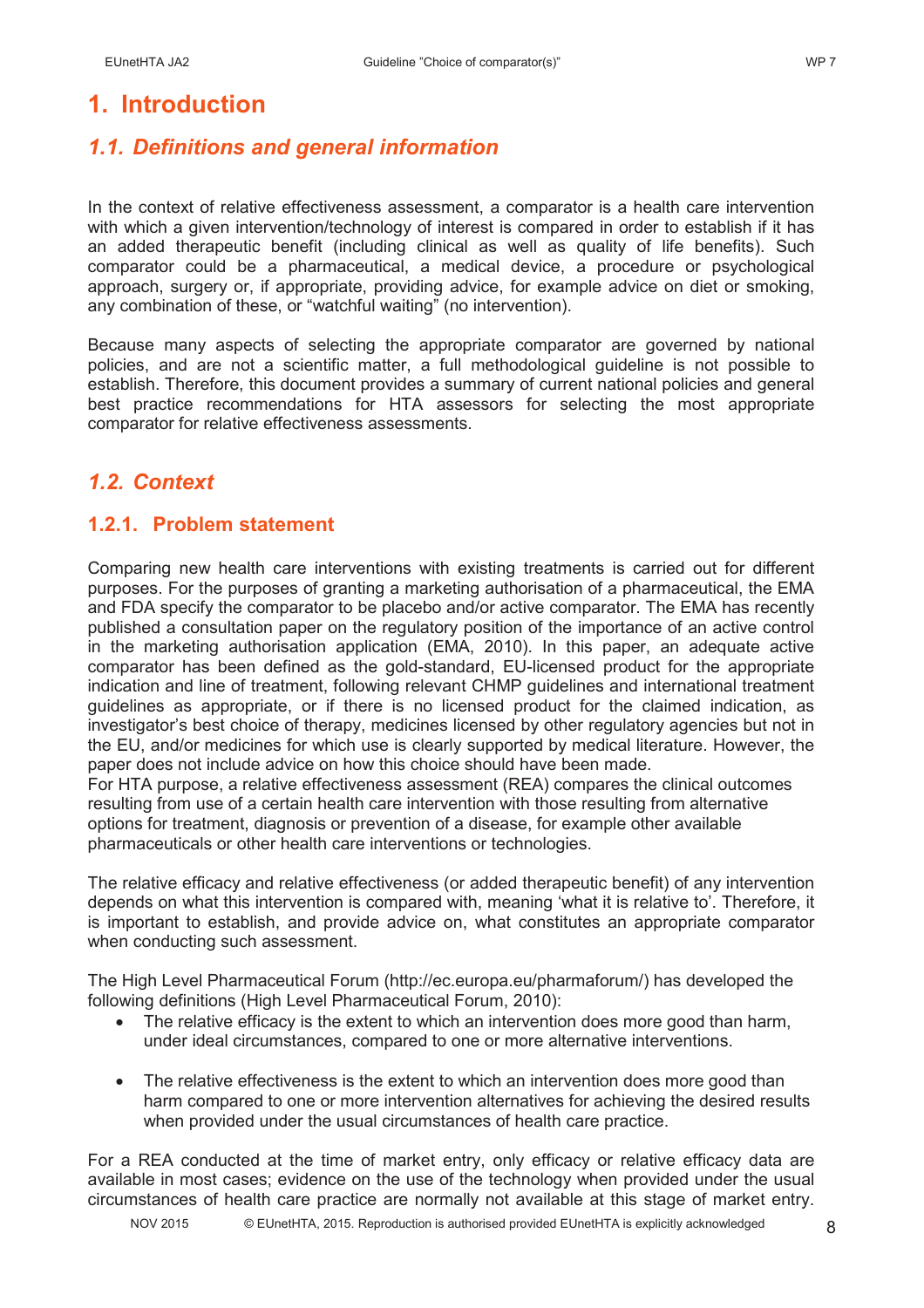However, in some countries an extrapolation of outcomes from the relative efficacy trials is made through disease modelling that takes into consideration the natural history of the condition in the specific healthcare system and any empirical evidence on the translation of surrogate endpoints into long term clinical outcomes. Therefore relative effectiveness can be estimated based on the projected outcomes in real life (Massol et al, 2007), but only a reassessment of a health technology later in its life cycle can be based on empirical real-life data (Le Jeunne et al 2008).

## **1.2.2. Discussion on the problem statement**

REA can be carried out with a variety of aims, such as demonstrating the therapeutic benefit, demonstrating cost-effectiveness (not addressed within EUnetHTA Joint Action 1 work package 5), defining the place of the new health care intervention in routine clinical practice and/or establishing if the new technology should be reimbursed in the health care system. Ideally, the mechanisms to select the comparator across those aims should be broadly identical. However, it is important to recognise that the most appropriate comparator depends on the explicit aim of the assessment, that is: the specific research question or decision problem asked.

It is therefore important to consider

- How a comparator should be established
	- $\circ$  Whether recently approved health technologies can be chosen as comparator, or if it is preferable to use comparators with well-known/well established efficacy and safety profile in the target population
	- $\circ$  Whether technologies not approved for the indication under assessment can be included as comparators
	- $\circ$  Whether a pharmaceutical could be a comparator for a non-drug-intervention, or vica versa, and
	- $\circ$  What to do in situations where it is not feasible to define one pharmaceutical /technology/ intervention as the most appropriate comparator, and instead several are used in clinical practice, possibly for specific subpopulations of patients.
- What sources should be used and who should be involved in establishing the most appropriate comparator used.
- At what stage of the assessment process the comparator should be best defined.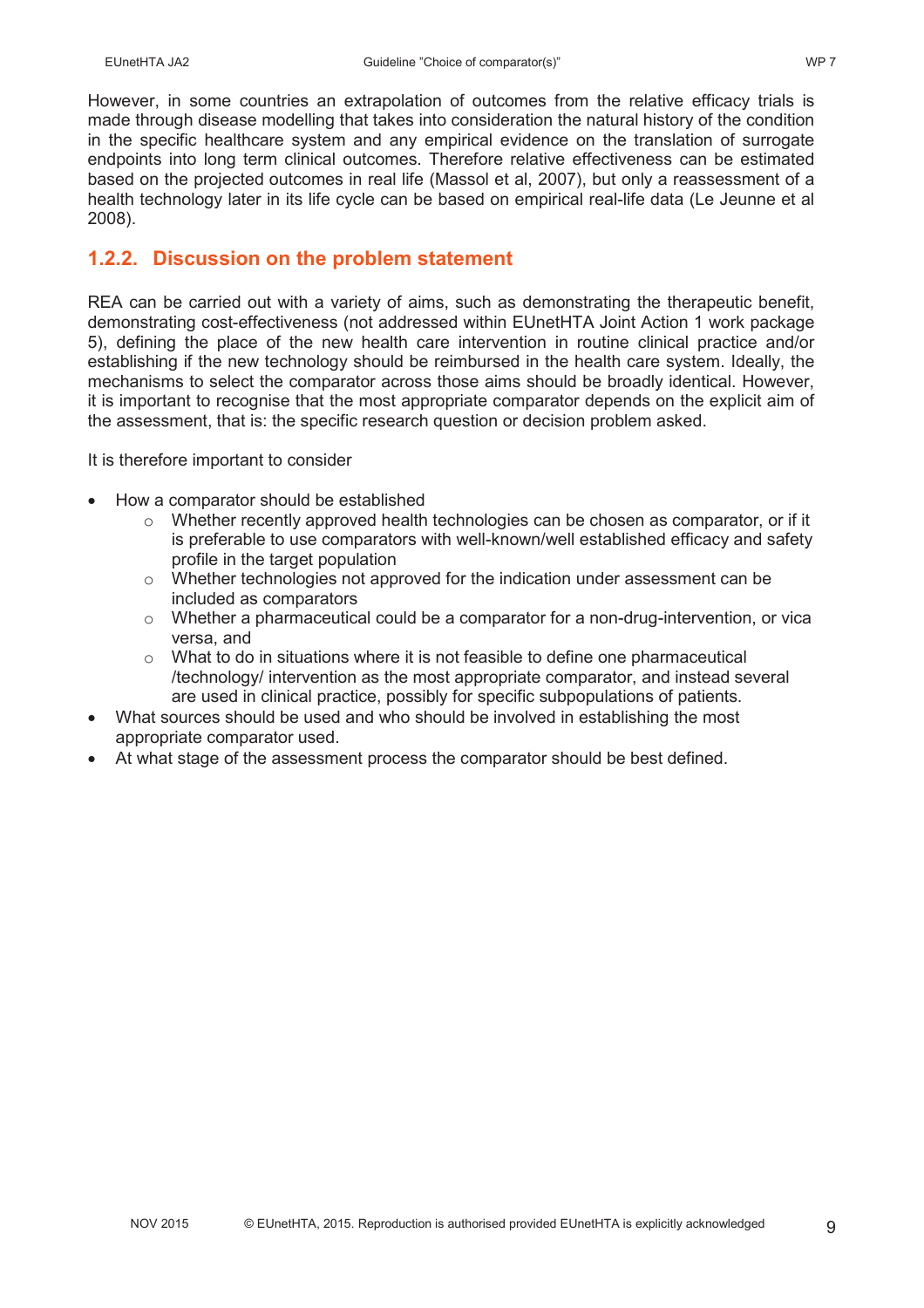# *1.3. Scope/Objective(s) of this document*

This document was originally developed in JA1 and is intended to summarise the available literature, the advice provided by existing national guidelines and the information from current national practice on the choice of comparator, and to outline some of the challenges arising when establishing what the comparator for a specific assessment should be. During Joint Action 2 the wording in this document has been revised by WP7 in order to extend the scope of text and recommendations to non-drug interventions. Finally, this document provides a set of internationally agreeable best practice recommendations for the selection of the most appropriate comparator when completing a REA.

This document is intended to be useful for organisations carrying out HTA, HTA assessors and for organisations that make decisions about the place of any new health technologies in a health care system.

## *1.4. Relevant EunetHTA documents*

The choice of comparator is relevant in the application of the EUnetHTA Core HTA model, particularly for the effectiveness and safety domains.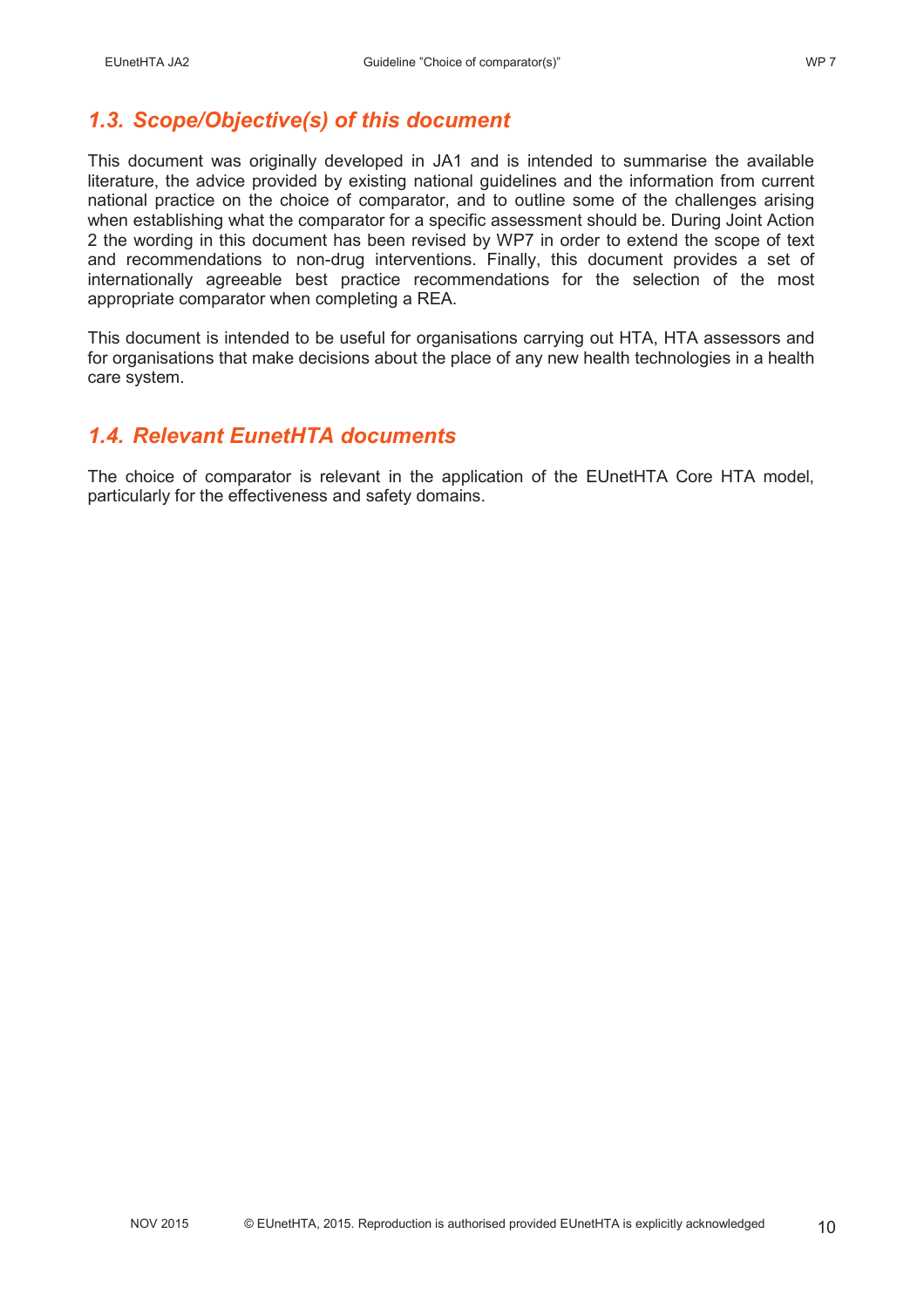# **2. Synthesis of the analysed literature, available national and international guidelines, and individual national practice**

# *2.1. Definition of the comparator for REA<sup>2</sup>*

The definitions of the comparator in the published individual national guidelines from HTA organisations (see Annex 3) vary, but the majority of HTA organisations responding to the EUnetHTA survey specify the comparator as the intervention most used in clinical practice. This is described in a variety of ways, for example:

- 'Usual care'
- Currently accepted standard therapy (therapies) that the new intervention is intended to replace'
- 'Routinely used standard therapy (therapies) in common practice'

The EUnetHTA survey of 26 European and Australia, Canada, New Zealand and the US has shown that some countries state that they use 'whatever was used in the registration trials' for REA, but these countries also indicated that this would not be the only option for the choice of comparator. One country's entry indicates 'the most inexpensive treatment', and other entries refer to 'treatments that have been shown to be cost-effective'. Four countries state that they would use 'best possible care' as comparator, but only in one country would this be the only option considered.

The majority of countries stated 'best standard care' or 'other' as the comparator, but further analysis indicated this to be similar to routine care as described above as it was defined were as follows:

- Usually the treatment(s) used in current clinical practice
- Most frequently used therapy
- Routine care, that is, the technology or technologies most widely used in clinical practice
- Currently accepted therapy which is defined as the single most prevalent clinical practice
- Most commonly used alternative pharmaceutical in case of assessments of pharmaceuticals in some countries
- Currently reimbursed treatments with the same or equivalent therapeutic indication
- The most relevant alternative treatment, usually the most cost effective alternative

In some countries, national legislation or other procedural requirements limit the choice of the comparator within certain rules, for example in line with criteria related to cost such as a reference price within the respective health care system, or the pharmacological class in case of pharmaceuticals. Consideration should be given to special areas where legislation creates a framework for identifying standard of care such as in rare diseases.

# *2.2. What is the most appropriate comparator*

## **2.2.1. Drug assessments: Pharmaceuticals or other interventions**

The published national guidelines do not always specify whether or not the comparator must be another pharmaceutical or can also be another healthcare intervention. The EUnetHTA survey indicates that, in the majority of countries (70%), health care interventions other than pharmaceuticals can also be considered as comparator in REA.

NOV 2015 © EUnetHTA, 2015. Reproduction is authorised provided EUnetHTA is explicitly acknowledged 11  $2$  This document does not explore how to select comparators for clinical trials.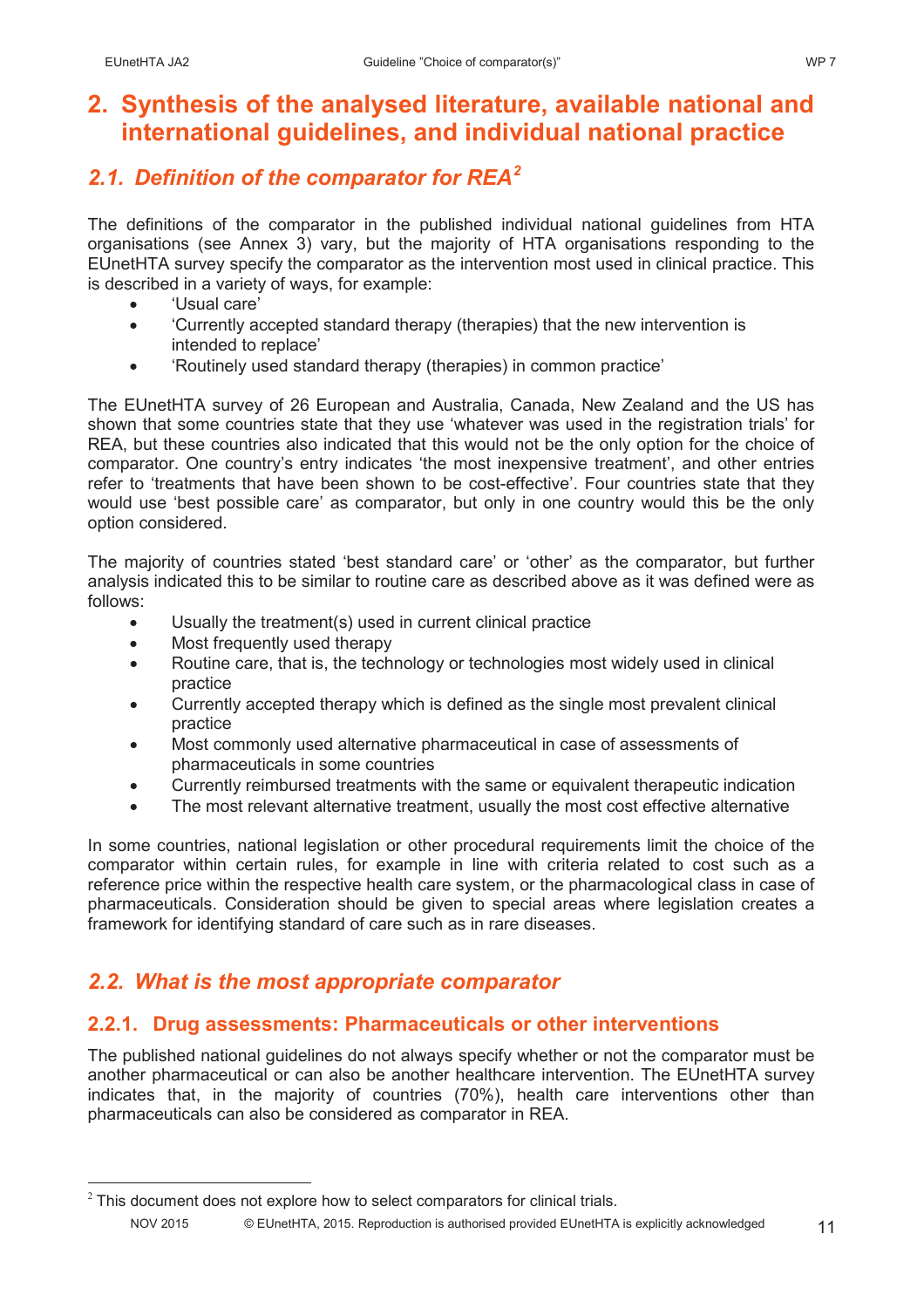However, there appears to be an ongoing debate if a comparison with another pharmaceutical is considered more important than a comparison with another healthcare intervention. However, this question depends very much on the assessment question asked and on the evidence available for the comparator intervention, bearing in mind that the evidence base for pharmaceuticals is often more extensive than for other interventions.

If the comparator is another pharmaceutical, some countries specify that it should have similar pharmacological properties or a similar pharmacological mechanism of action as the pharmaceutical to be assessed. However, this may not be possible in all cases, for example in oncology, where products from new pharmaceutical classes such as monoclonal antibodies are introduced where previously taxanes or platinum compounds were used.

## **2.2.2. Drug assessments: Dose**

Consideration should also be given to the choice of the adequate dose of the active comparator. This should be a dose that has shown the best benefit/harm ratio and a clinically relevant effect in the population of interest, or scheduled in line with its marketing authorisation or high-quality clinical practice guidelines. Comparing inappropriate doses may lead to over-estimation of the effect of the new drug (if the chosen dose of the reference treatment is too low) or underestimation of its adverse effects (if the chosen dose of the reference drug is too high). A source of information for choosing the right dose of a comparator can often be found in the summary of product characteristics in the comparator's marketing authorisation (SPC), and in some countries, national legislation or other procedural requirements limit the eligible comparator dose to the dose specified in the SPC. However, uncertainty can arise when the use of a comparator in clinical practice differs substantially from its marketing authorisation, when several doses of a comparator are available, and when there are variations of dosage between countries (for example where there are national marketing authorisations). Where there is uncertainty, discussion between the HTA assessor and the product sponsor could take place to define how to best address it. Also, clinical practice guidelines should be considered, but also prescription data from the real world clinical settings. Where the comparator is not a pharmaceutical, it should be used according to evidence based methodology and in line with its instructions for use.

## **2.2.3. Regulatory status of health care interventions**

No explicit information is available in the majority of national guidelines published in English as to whether or not the comparator must have a marketing authorisation or other regulatory approval. This question was not explicitly asked in the EUnetHTA survey either. A small proportion of these guidelines are explicit that only pharmaceuticals which have a marketing authorisation for the indication under assessment can be used as comparator. On the other hand, guidelines from one country explicitly state that comparators can include those that do not have a marketing authorisation (or CE mark for medical devices) if it can be demonstrated that they are used routinely for the indication in the health care service. The rationale behind this is the need to compare the new technology with what is currently being done (what would be replaced), regardless of whether or not a product has a marketing authorisation, and recommendations are explicitly made for the technology under assessment, not the comparator.

## **2.2.4. Level of evidence**

Another important consideration is the evidence available for the chosen comparator particularly if it has no marketing authorisation for the particular indication. If an intervention is used routinely in clinical practice, it is most likely that evidence of its effectiveness and safety profile is available for the target population. This however is not always the case for interventions that have been used historically for a long time and, in particular, for small target indications. It is highly desirable that only comparators be used in REA for which a reasonable amount of good quality evidence is available.

In addition, and under ideal circumstances, the evidence for the chosen comparator should allow for a, preferably blinded, randomised controlled comparison, even if done indirectly. Although not explicitly stated in the national guidelines, there seems to be in practice an implicit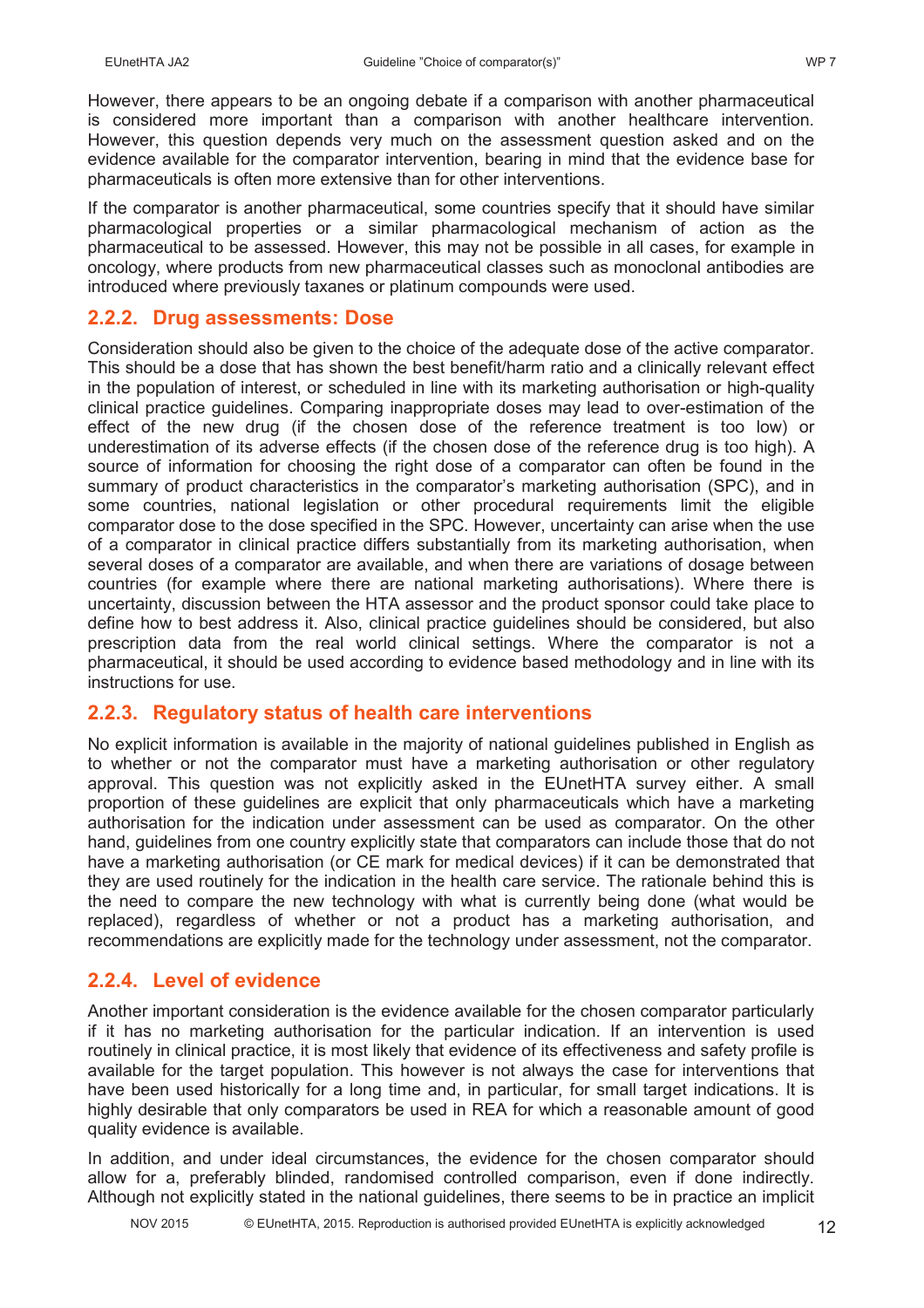preference for direct comparisons. It is acknowledged that this may sometimes be difficult considering the way of administration, or any difference in safety profile and adverse effects that can affect the blinding or favour different patient subpopulations. Evidence for the chosen comparator can also be taken from pragmatic trials, observational studies or registries, but these have to be of high quality. In addition, the decision whether or not specific studies are suitable for a(n) (indirect) comparison often needs rigorous assessment of the studies, which cannot be done for all possible comparators.

There are situations where no good evidence for the effectiveness of the routine care is available, and in these situations no clear advice is given in any national guidelines. A possibility in this situation is to find a proxy comparator and resolve this through a pragmatic and deliberative rather than a fully evidence based approach.

## **2.2.5. Recently introduced versus established health technologies**

### **Pharmaceuticals**

Comparators are often pharmaceuticals licensed a long time ago for which there is extensive efficacy and safety data available. However, comparators can also include pharmaceuticals which have only recently received a marketing authorisation and for which there is less data available and which may not have become routine practice. The general consensus seems to be that such newer pharmaceuticals should be included as comparators where appropriate to allow the REA to be as up to date as possible.

Challenges can also arise when it is identified that an alternative technology may be licensed within the timeframe of the REA or is subject to another proposed or ongoing REA. This means that at the point of decision making, routine clinical care may have changed, be at the point of changing, or be subject to consideration at the same point in time as the technology. Often the decision maker wishes to see comparisons with the new pharmaceuticals. However, this can pose a problem, particularly for those conducting or contributing to a REA because the data may not be available to support either direct or indirect comparison of effectiveness with the most recent/emerging comparator.

A related challenge is that a new pharmaceutical might have just received a positive reimbursement decision, could represent a clinical advancement and be therefore considered 'best standard care', but is actually not yet widely used in the health care service. This situation happens regularly in therapeutic areas with rapid development of new treatments, such as oncology, and it can be difficult to come to a unanimous approach about the comparator, and this is usually resolved through a case-by-case basis.

#### **Non-drug interventions**

It might also be challenging for the REA of non-drug interventions and technologies to choose the most appropriate comparator. Some clinical areas are characterised by dynamic scientific and clinical developments (e.g. genetic test methods/strategies used in personalised medicine approaches in oncology). Therefore the same problems may arise to identify a "best standard care" as it has been said for pharmaceuticals.

### **2.2.6. More than one possible comparator/ treatment sequences**

Several of the published national guidelines recognise that more than one specific treatment may currently being used in clinical practice. One of the reasons for this could be that different treatments are relevant for different subpopulations of patients (see section 2.2.7). However, there may be other reasons. Some guidelines specify that in this situation, the main comparator should be an intervention that is used to treat the particular indication for the largest number of patients. However, it does not go as far as specifying how this should be established.

There is also no advice currently as to what approach should be taken in situations where there is no clear main comparator identifiable or where there is considerable uncertainty, or where there is an even split between several technologies used in clinical practice.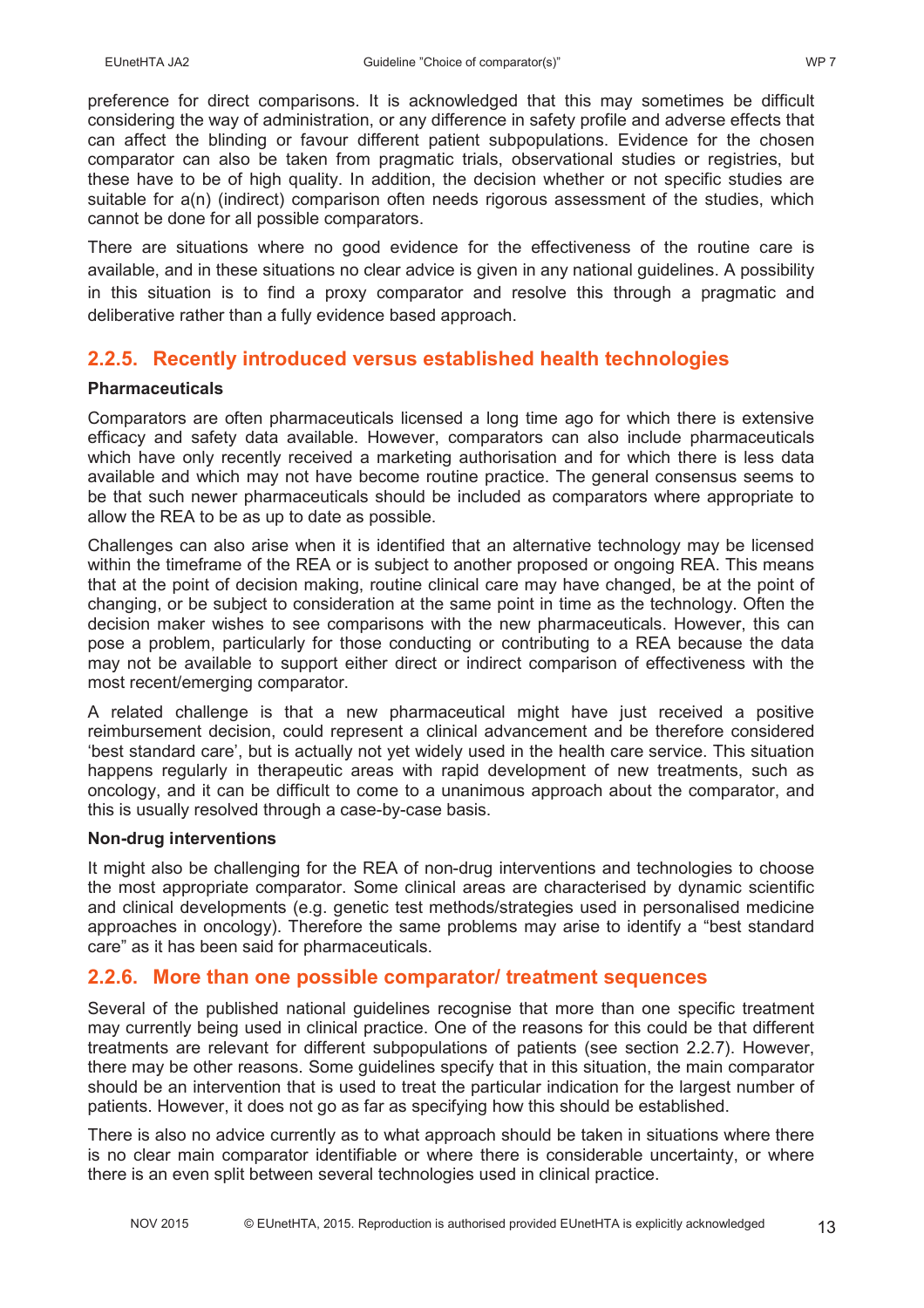It is also important to distinguish between situations where the intervention is an additional element in a treatment pathway or treatment sequence (where the comparator would be the same treatment pathway or sequence without the new intervention); this is similar to situations where the new technology is an add-on to standard care. This is different from the situation where the new technology is a distinct alternative that could replace another element in the treatment strategy (where the comparator would be the treatment pathway or sequence including the potentially replaced intervention). This is outlined in some of the national guidelines.

There may also be legal requirements, stipulating that if there are several alternatives, the more economic therapy should be selected as comparator, preferably one for which there is a reference price within the health care system.

## **2.2.7. Subpopulations of patients**

If a new health technology has a wide therapeutic indication, covering the treatment of patients at different lines of treatment (for example 1st line or 2nd line), different degrees of severity, different stages of a disease (for example early cancer or metastatic cancer), or genetic characteristics, it is important to consider that the comparator for such different subpopulations within an overall indication could be different. Other specific clinical characteristics of patient groups, such as co-morbidities can also be important. In this case it may be necessary to define comparator interventions separately for all subgroups and sub-indications, depending on the evidence available.

# *2.3. Sources used to specify the comparator*

The published national guidelines do not usually specify which sources are used as input for choice of comparator, by which method the most appropriate comparator should be established and who should be involved in defining the comparator.

The responses received to the EUnetHTA survey showed that in the majority of countries the product sponsor, clinical and patient experts, clinical guidelines, and (international) methodological guidelines have an input into the choice of the comparator. In addition, others involved in the choice of comparator included experts and internal technical teams within the assessment organisation, as well as the decision making organisations.

However, in three countries the product sponsor does not play a role in the choice of the comparator; in one of these only the HTA agency is involved, in the other two countries experts are involved and clinical guidelines and international methodological guidelines are used. Only in one country it was indicated that the product sponsor only chooses the comparator.

It appears that the variations in the responses to the survey are linked to the individual national procedural requirements.

# *2.4. When should the choice of comparator be specified*

National guidelines rarely specify whether or not the comparator is agreed before or during the assessment. Ideally the comparator for a REA should be agreed before the assessment starts. Such a process step is sometimes described as 'scoping', consistent with the PICO table approach to define a research question (Population, Intervention, Comparator, Outcome). This approach is in fact described in a number of the published national guidelines.

If a final agreement on the comparator needs to be reached before the assessment starts, the HTA organisation or the decision maker has to carry out validation work on the comparator beforehand. This is not possible in all national processes, particularly where the process has to follow tight timelines.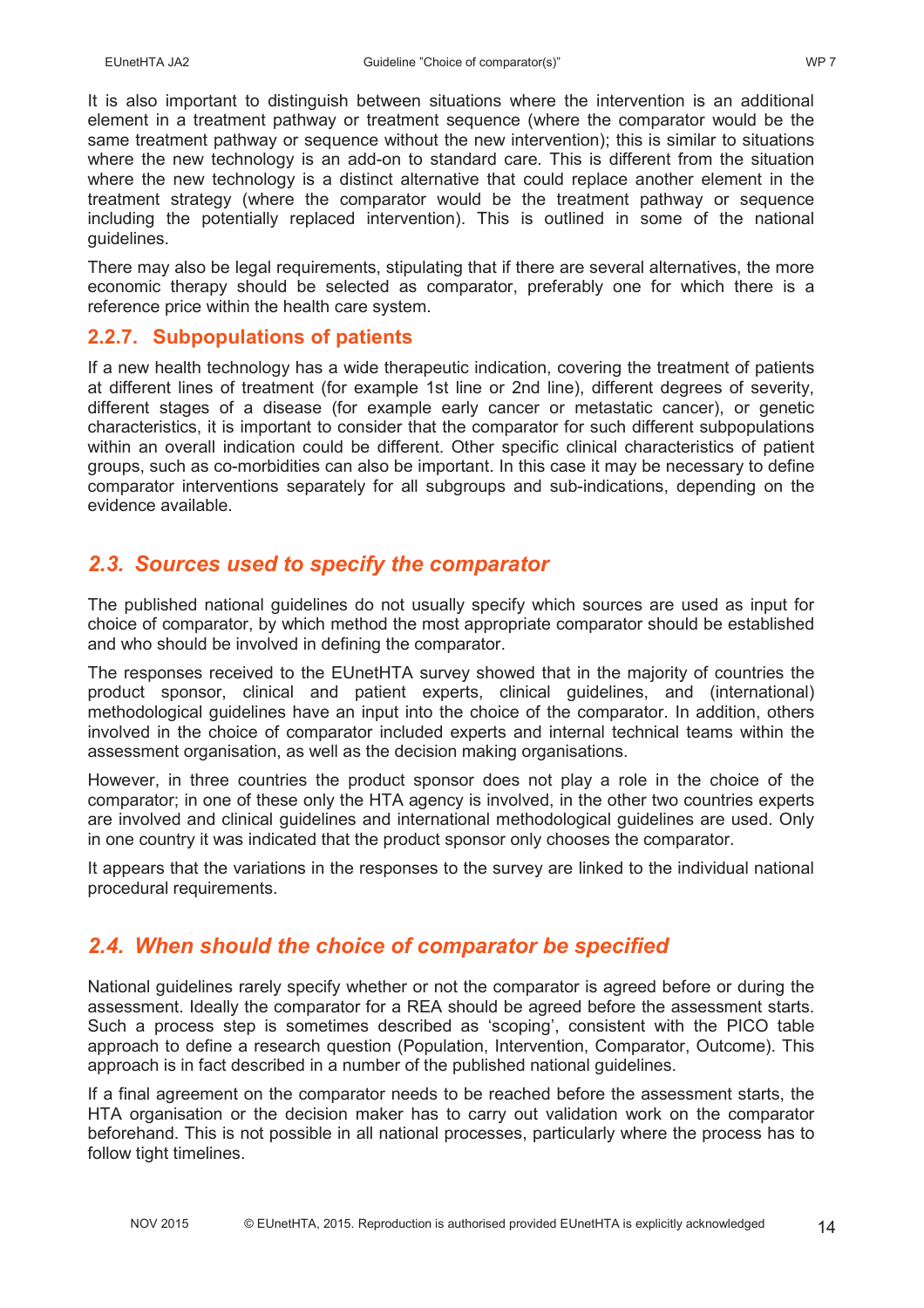Additionally, it is possible that such scoping processes are carried out before the actual assessment. This is also considered important by Bekkering and Kleijnen (2008)<sup>3</sup>. If scoping is carried out a long time before the actual assessment, clinical practice may have changed by the time the assessment starts, as outlined above. In this case the scoping process can only define a maximum list of possible comparators, from which the actual comparator will have to be chosen in the analysis. Other approaches may be to see the PICO table in the scope as definite list of comparators to be included in the analysis, but this latter approach involves extensive validation work beforehand to establish the comparator with certainty.

NOV 2015 © EUnetHTA, 2015. Reproduction is authorised provided EUnetHTA is explicitly acknowledged 15  $3$  This publication does not describe the current status on methods for benefit assessments in Germany.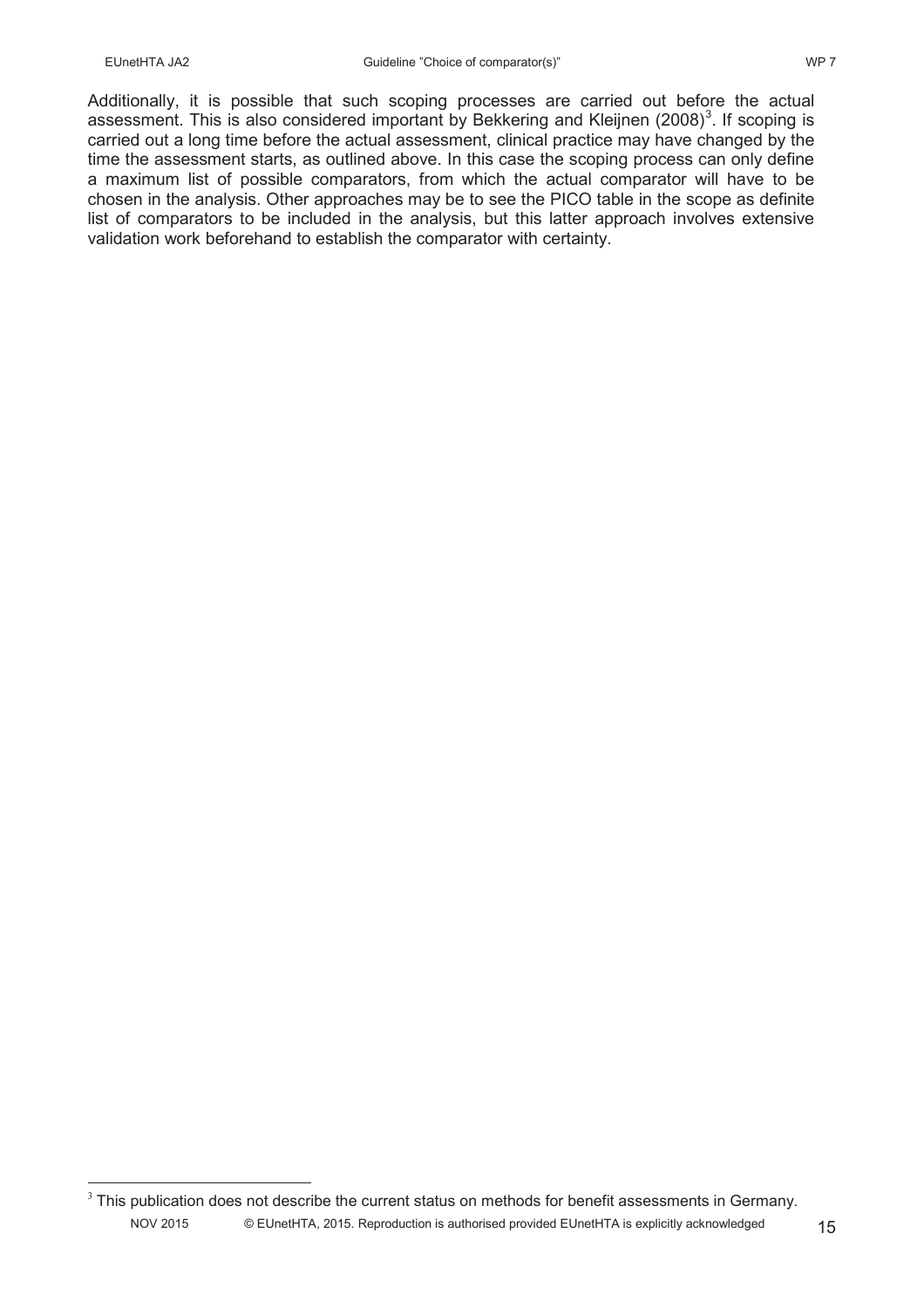# **3. Discussion and conclusion**

The choice of the comparator in a REA, and the mechanism by which this choice is made, widely depends on the aim of the respective health care system (whether explicitly stated or not), and the legal and cultural context within which each national health care system operates.

The JA1 analysis of the information available for this document demonstrates that there is broadly agreement across countries about what should be the comparator for a REA: in the context of making decisions about the place of a new pharmaceutical in clinical practice, or about reimbursement, the comparator mainly defined as current routine care in the individual health care system, the most used, or what would be replaced by the introduction of that new pharmaceutical.

Therefore, under ideal circumstances the comparator for a European-wide acceptable REA would be

- the reference treatment according to high-quality clinical practice guidelines at European or international level
- with good quality evidence on effect size and adverse effects from medical literature
- with an EU or national marketing authorisation for the appropriate indication and line of treatment.

However, in many circumstances there is no consensus across European countries of what constitutes standard/routine/ best clinical care, and real life patient populations are likely to be heterogeneous across countries because of the absence or multitude of validated therapeutic recommendations. For any REA that is applicable across European countries, the comparator would often be a difficult choice because of the absence of validated therapeutic recommendations, or if the recommendations and procedural and legal requirements vary across countries (Berdai et al 2010, Bekkering and Kleijnen 2008). For drug assessments it may be useful to take into account the best active comparator identified by the EMA, although ultimately this may not be an appropriate comparator for REA in all countries.

Furthermore, in some countries the choice of comparator is governed by legislation, and refers also to cost (such as reference prices, or cost effectiveness). For creating reference prices in the context of assessments of pharmaceuticals, similar pharmaceuticals are taken into consideration and these need to be included as comparators. In other countries, the choice is governed by the purpose to gain as much insight as possible about the new technology; in that situation – for pharmaceuticals - the comparator needs to be from a similar pharmaceutical class.

In addition, establishing a priori the most appropriate comparator for a given REA applicable across European countries would require additional time and resources. In some situations a universal comparator that allows answering all countries' needs for a specific REA may not exist. However, there may be countries with similar health care patterns, and in this situation 'clusters' of countries with the same comparator could be established, and separate REA for these clusters be carried out. Alternatively, several comparisons could be provided in one large multi-comparator REA. However, in both cases it would need to be demonstrated that these approaches could genuinely inform national decision making and thereby generate efficiencies.

In summary, the detailed approaches vary across countries and the choice of the comparator for REA depends mainly on the specific assessment question. An exception exists with rare diseases where Orphan Medicinal Designation offers a framework for identification and endorsement of a European position on standard of care/comparator which can be used to assist in the establishment of REA.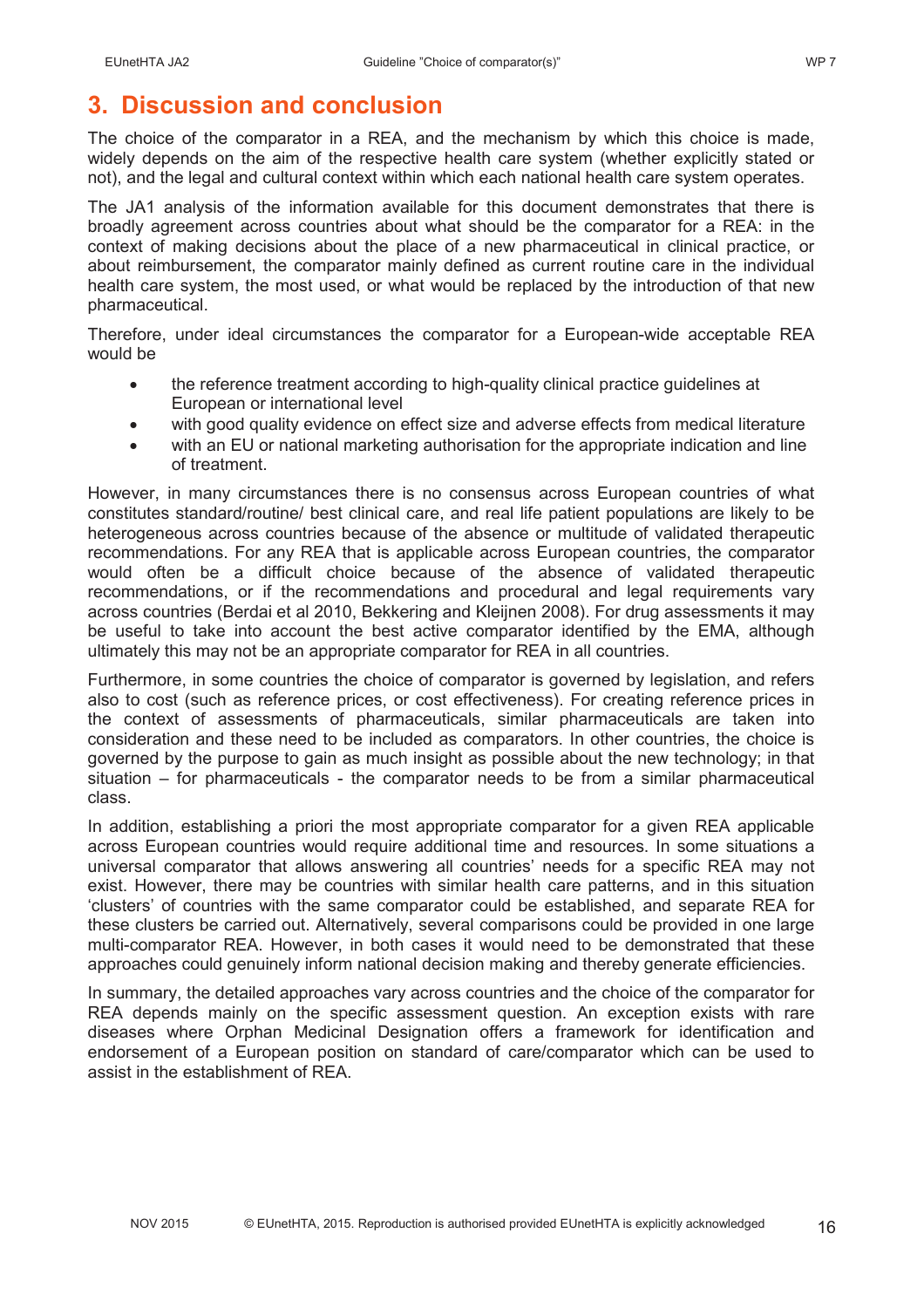# **Annex 1. Bibliography**

1. Bekkering GE, Kleijnen J (Nov. 2008) Procedures and methods of benefit assessments for medicines in Germany. Eur.J Health Econ. 9 Suppl 1: 5-29.

2. Bekkering GE, Kleijnen J (Dec. 2008) [Procedures and methods of benefit assessments for medicines in Germany]. Dtsch.Med Wochenschr. 133 Suppl 7: S225-S246.

3. Berdai D, Hotton JM, Lechat P (July 2010) Comparators (Medicinal and non Medicinal) for Marketing Authorization, for Public Health, for Payers and at the European Level. Therapie 65 (4): 329-334.

4. EMA (2006). Guideline on clinical trials in small populations. Doc. Ref. CHMP/EWP/83561/2005. http://www.ema.europa.eu/docs/en\_GB/document\_library/Scientific\_guideline/2009/09/WC500003615.pdf

5. EMA (2010) Reflection paper on the need for active control in therapeutic areas where use of placebo is deemed ethical and one or more established medicines are available, EMA/759784/2010, November 2010

http://www.ema.europa.eu/docs/en\_GB/document\_library/Scientific\_guideline/2011/01/WC500100710.pdf

6. EMA (2012). Significant benefit of orphan drugs: concepts and future developments. EMA/326061/2012, January 2012 http://www.ema.europa.eu/docs/en\_GB/document\_library/Report/2012/07/WC500130376.pdf

7. Funding for New Medical Technologies and Procedures: Application and Assessment Guidelines. Canberra: Medical Services Advisory Committee (MSAC); 2005.

8. Guidelines for the Economic Evaluation of Health Technologies: Canada, 3<sup>rd</sup> ed. Ottawa: Canadian Agency for Drugs and Technologies in Health (CADTH); 2006.

9. Guide to the Methods of Technology Appraisal. London: National Institute for Health and Clinical Excellence (NICE); 2008.

10. Guidelines for Preparing Submissions to the Pharmaceutical Benefits Advisory Committee. Version 4.3. Canberra: Pharmaceutical Benefits Advisory Committee (PBAC); 2008.

11. Guidelines for Funding Applications to PHARMAC. Wellington: Pharmaceutical Management Agency (PHARMAC); 2010.

12. Guidance to Manufacturers for Completion of New Product Assessment Form (NPAF) (Revised June 2010). Glasgow: Scottish Medicines Consortium (SMC); 2010

13. Guidelines for the Economics of Health Technologies in Ireland. Dublin: Health Information and Quality Authority (HIQA); 2010

14. Guidance for Industry, E10 Choice of Control Group and Related Issues in Clinical Trials. Rockville: Center for Drug Evaluation and Research, Food and Drug Administration (FDA); 2001

15. Guidance on General Considerations for Clinical Trials E8. Geneva: The International Conference on Harmonisation of Technical Requirements for Registration of Pharmaceuticals for Human Use (ICH): 1997

16. Healey M, Deverka P, Fox S, Gondek K,Lewis BE, Lydick E, Sing G, et al. Panel 1: Methodological issues in pharmacoeconomic evaluations – clinical studies. Value In Health. 1999;2(2):73-7.

17. High Level Pharmaceutical Forum. Core principles on relative effectiveness. Available at URL: http://ec.europa.eu/pharmaforum/docs/rea\_principles\_en.pdf (accessed December 2010)

18. Hutton J, Trueman P, Facey K. Harmonization of evidence requirements for health technology assessment in reimbursement decision making. International Journal of Technology Assessment in Health Care 2008;24(4):511-517.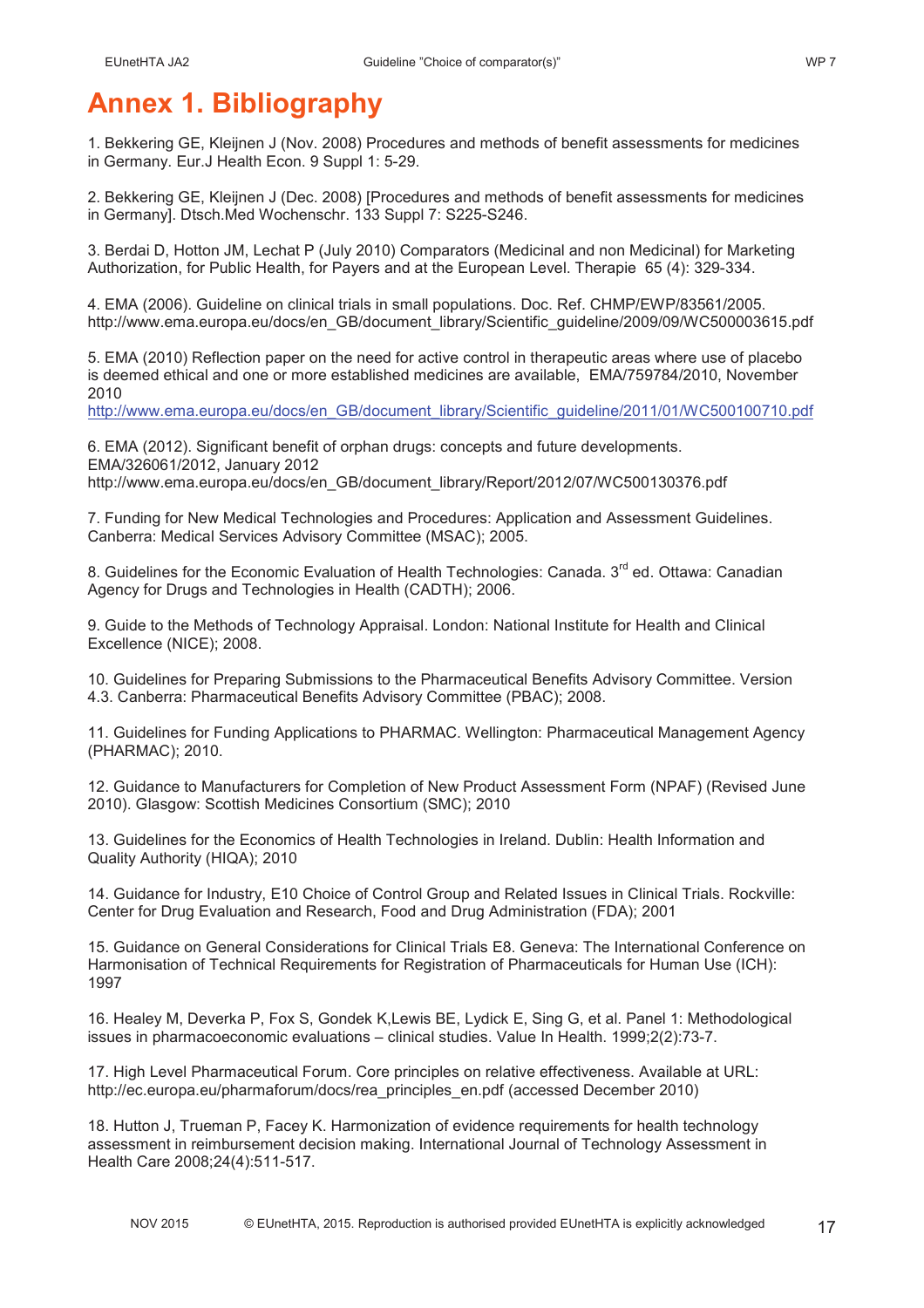19. Le Jeunne C, Woronoff-Lemsi MC, David N et al. (Mar. 2008) Relative added value: what are the tools to evaluate it? Therapie 63 (2): 113-11.

20. Massol J, Puech A, Boissel JP (Sept. 2007) How to anticipate the assessment of the public health benefit of new medicines? Therapie 62 (5): 427-435.

21. Methods Reference Guide for Effectiveness and Comparative Effectiveness Reviews. Rockville: Agency for Healthcare Research and Quality (AHRQ): 2007.

22. Note for Guidance on Choice of Control Group in Clinical Trials (CPMP/ICH/364/96). London: European Medicines Agency (EMA); 2001

23. Note for Guidance on General Considerations for Clinical Trials (CPMP/ICH/291/95). London: European Medicines Agency (EMA); 1998

24. Szende Á, Mogyorósy Z, Muszbek N, Nagy J,Pallos G, Dózsa C; Methodological guidelines for conducting economic evaluation of healthcare interventions in Hungary: a Hungarian proposal for methodology standards; Eur J Health Econom 2002 · 3:196–206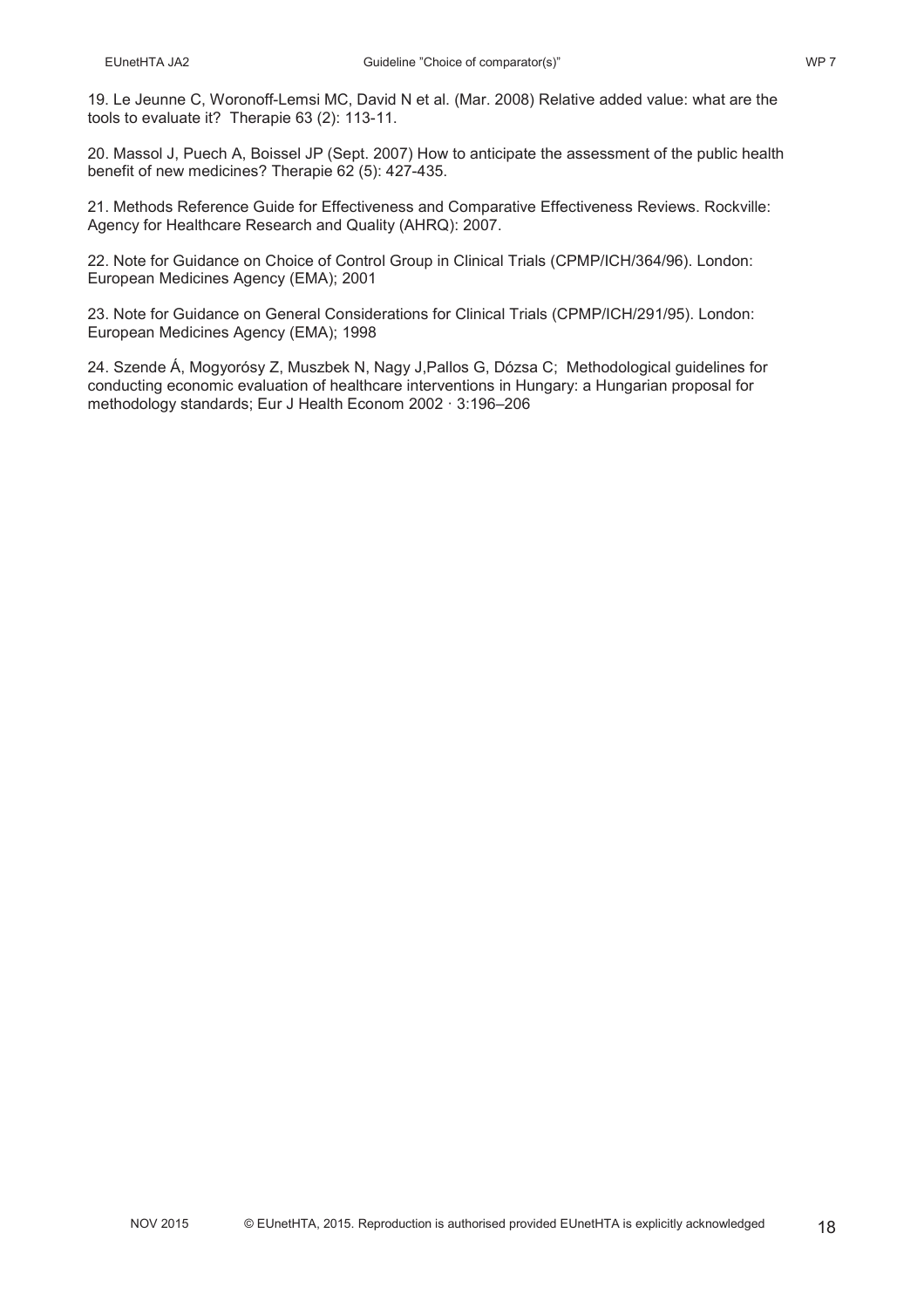# **Annex 2. Methods and results of literature search**

For the original version a literature review was undertaken during JA1 followed by a policy analysis of existing national guidelines.

#### **Keywords**

Decision making Decision support techniques Health care policy decisions **Policy** Cost benefit analysis Clinical benefit Outcome assessment Pharmacoeconomic assessment Pharmacoeconomic evaluation Pharmacoeconomic research Product evaluation Treatment outcome Comparator (free text search and truncated) Active comparator Best practice Standard treatment Gold standard Reference therapy

#### **Search engines and sources of information**

Embase **Medline** Medline in Process Health Technology Assessment Cochrane Methodology Register Google and Google Scholar

Other important sources were EMA, FDA, ISPOR, HTAi, PBAC, MSAC, CADTH/CEDAC, AHRQ, GIN, but also the websites of national HTA/reimbursement agencies.

### **Strategies of research**

Free-text searching and where appropriate, subject heading searching. As the search is undertaken terms might need refinement.

### **Inclusion and non-inclusion criteria**

Restricted to English language, although articles with an English abstract were considered for inclusion. The search was restricted to the years 2000 to 2010.

#### **Results of the literature search**

The literature search resulted in 662 articles being retrieved. These articles were initially screened by title and those that were not relevant were eliminated. Articles were considered to be not relevant if they discussed the choice of comparator in randomised controlled trials, the design of randomised controlled trials (ie should they be placebo-controlled or have an active comparator) and the pharmaceutical approval process, because these were not considered relevant for the current purpose. In addition, articles describing the results of RCTs or the efficacy of new treatments were eliminated. In total 657 articles were eliminated at this stage.

The next stage of the selection process involved screening the abstracts of the remaining 5 articles and eliminating any that were duplicates. Two articles were identified as being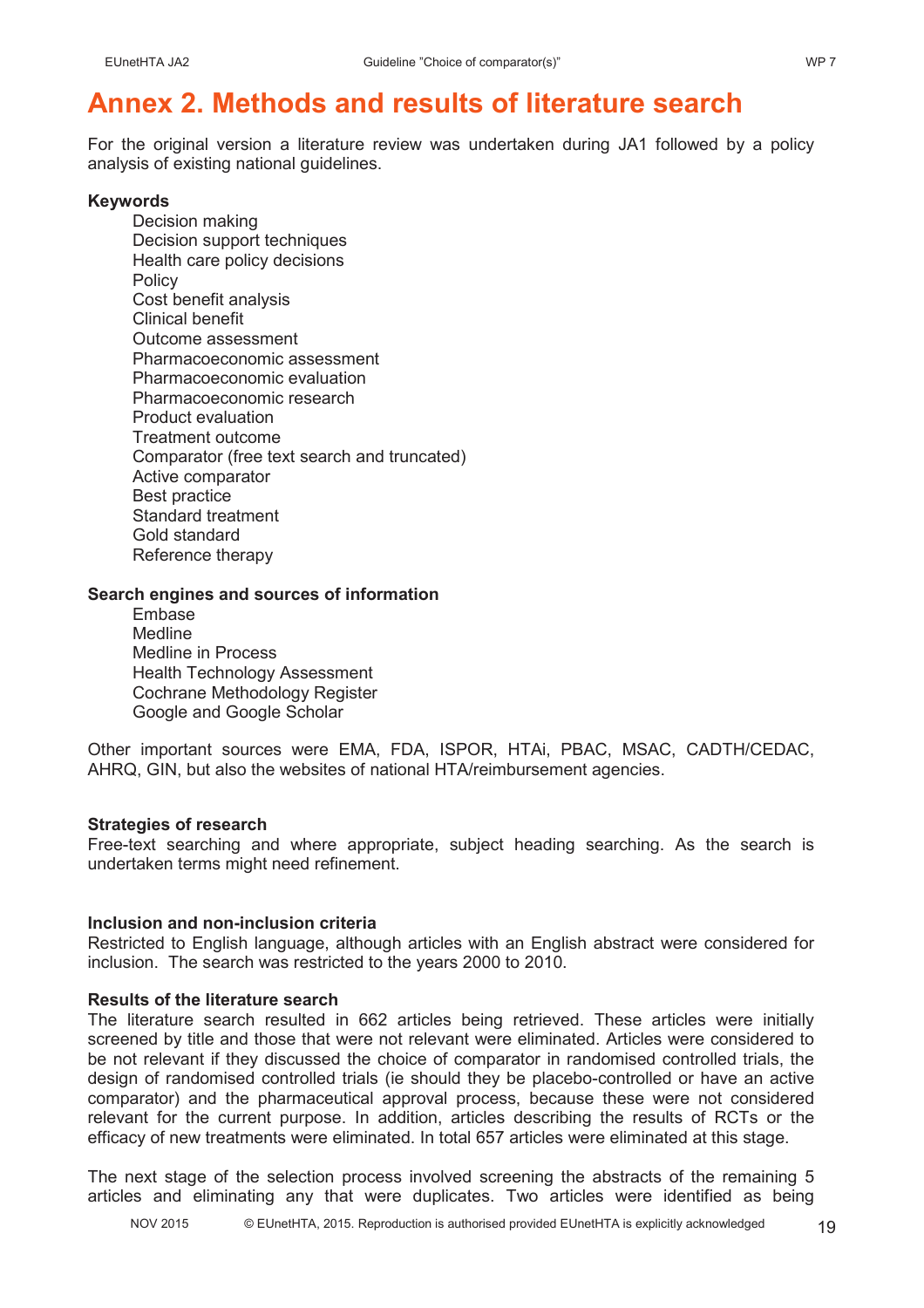duplicates - the same articles which had been published in two different journals. Therefore four articles were identified as being relevant to the search topic.

#### **Summary of literature search**

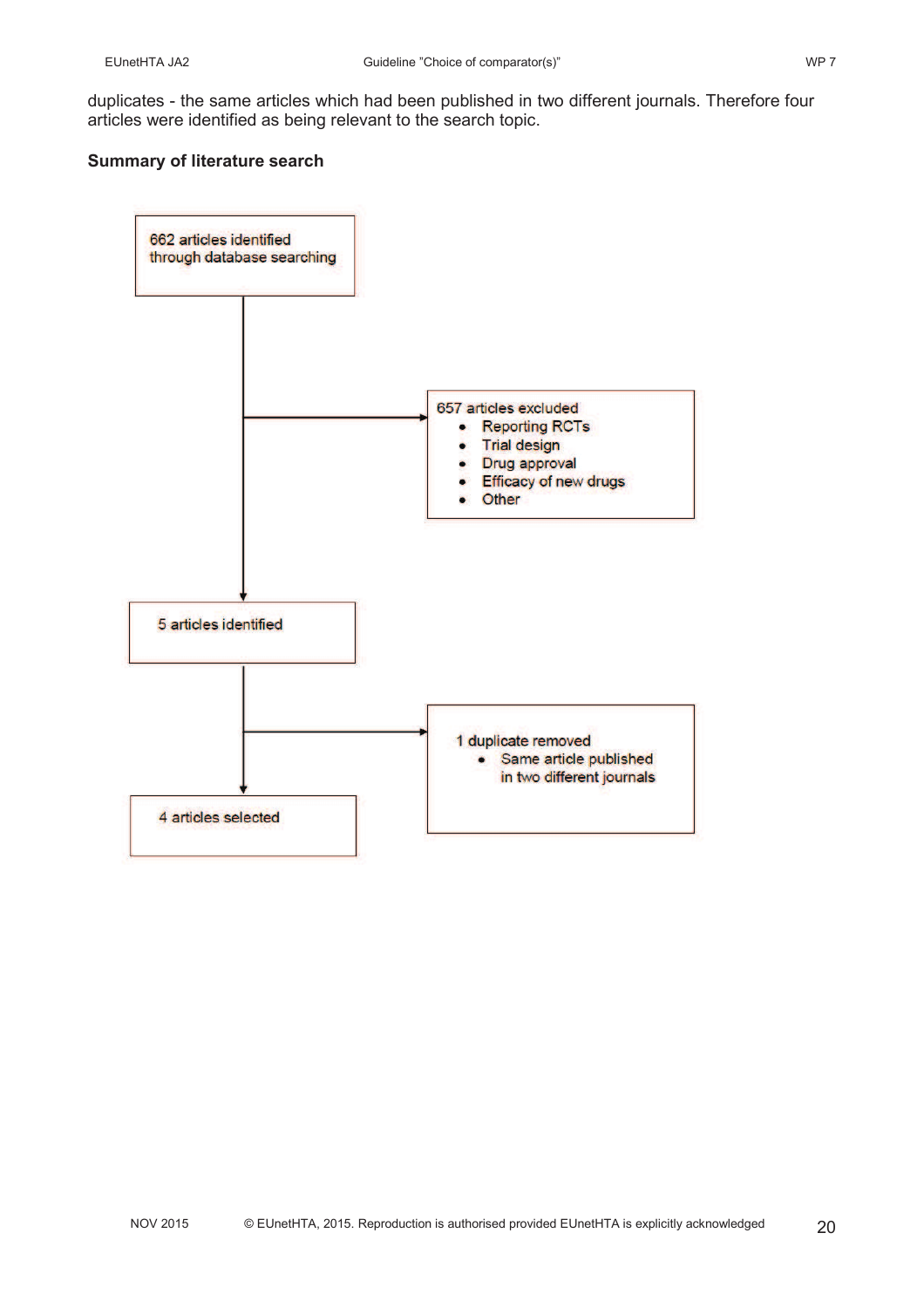| <b>Reference</b>                                                                                                                                                                                                                                                                                                                                                  | <b>Main data/information</b>                                                                                                                                                                                                                                                                                                                                                                                                                                                                                                                                                                                                                                                                                                                                                                                                                                                                                                                                                                                                                                                                                                                                                                                                                                                                                                                                                                                                                                                                          |
|-------------------------------------------------------------------------------------------------------------------------------------------------------------------------------------------------------------------------------------------------------------------------------------------------------------------------------------------------------------------|-------------------------------------------------------------------------------------------------------------------------------------------------------------------------------------------------------------------------------------------------------------------------------------------------------------------------------------------------------------------------------------------------------------------------------------------------------------------------------------------------------------------------------------------------------------------------------------------------------------------------------------------------------------------------------------------------------------------------------------------------------------------------------------------------------------------------------------------------------------------------------------------------------------------------------------------------------------------------------------------------------------------------------------------------------------------------------------------------------------------------------------------------------------------------------------------------------------------------------------------------------------------------------------------------------------------------------------------------------------------------------------------------------------------------------------------------------------------------------------------------------|
| Berdai D, Hotton JM,<br>Lechat P (July 2010)<br>Comparators (Medicinal<br>and non Medicinal) for<br>Marketing Authorization,<br>for Public Health, for<br>Payers and at the<br>European Level. Therapie<br>65 (4): 329-334.                                                                                                                                       | The authors outline that the choice of the comparator for any new<br>treatment is a key issue especially when there are differences in<br>medical practice and when the use of the comparators depends on<br>the geographical zones and their evolution with time. The choice of<br>the comparators must satisfy sometimes different expectations<br>from the regulatory authorities and for reimbursement decisions.<br>The authors suggest that a universal comparator that allows<br>answering all assessment questions does not exist, and that the<br>quantification of the clinical added value can only be carried out in<br>comparison with the current reference drug treatment/ current<br>therapeutic strategy. The reference treatment is sometimes a<br>difficult choice due to the absence of validated therapeutic<br>recommendations or if the recommendations vary across<br>countries. The expansion and international clinical practice<br>guidelines would reinforce the robustness and efficiency of clinical<br>research efforts with respect to the relevance of the comparison to<br>reference treatments, including non-drug treatments. The authors<br>also emphasise the importance of a consensus on clinically<br>significant thresholds for the size of evaluated effects.                                                                                                                                                                                              |
| Bekkering GE, Kleijnen J<br>(Nov. 2008) Procedures<br>and methods of benefit<br>assessments for<br>medicines in Germany.<br>Eur.J Health Econ. 9<br>Suppl 1: 5-29. <sup>4</sup><br>Bekkering GE, Kleijnen J<br>(Dec. 2008) [Procedures<br>and methods of benefit<br>assessments for<br>medicines in Germany].<br>Dtsch.Med Wochenschr.<br>133 Suppl 7: S225-S246. | [Same article published in two journals]<br>In the article it says that the comparator is either the best possible<br>treatment or the currently used routine treatment. Although the<br>best treatment would be the comparator of choice, treatments<br>representing routine German care should also be included in the<br>evaluation. There may be several comparator treatments,<br>depending on regional differences. The comparator needs to be<br>defined as precisely as possible, especially if the circumstances of<br>its use differ from the circumstances of use for the intervention<br>being assessed. The choice of one (or more) comparator(s) needs<br>to be discussed in the scoping process and justified in the protocol.<br>As part of the licensing procedure, medicines are typically<br>compared with placebo. Such trials answer the question whether<br>the medicine is more effective than placebo. For benefit<br>assessments, from the perspective of the health-care system,<br>head-to-head trials comparing one medicine with another are to be<br>preferred if the comparison therapy is the current standard therapy.<br>Head-to-head trials should be evaluated in the same way as<br>placebo-controlled trials. If the assignment to both treatments has<br>been done randomly, such trials are level-1 evidence. If only<br>placebo controlled trials are available, the additional benefit of<br>medicines can be estimated using adjusted indirect comparisons |
| Massol J, Puech A,<br>Boissel JP (Sept. 2007)<br>How to anticipate the<br>assessment of the public<br>health benefit of new<br>medicines? Therapie 62<br>$(5)$ : 427-435.                                                                                                                                                                                         | Summary derived from abstract only; main publication in French<br>The authors describe the assessments and criteria required for<br>defining the added therapeutic benefit (Public Health Benefit, PHB)<br>within the French context. Issues discussed include that data are<br>exclusively from randomised clinical trials which is not necessarily<br>sufficient for assessing PHB. The authors offer ideas as to how the<br>assessment of PHB differs from the marketing authorization<br>process, particularly in terms of extrapolating the results from trial<br>populations to the real world clinical practice, the predictive value<br>of the surrogate criteria used in the trials, the lack of concurrent                                                                                                                                                                                                                                                                                                                                                                                                                                                                                                                                                                                                                                                                                                                                                                                  |

 $4$  These two papers were published before new methods for benefit assessments in Germany were developed. New regulation in Germany starting from January 2011 can be found at AM-NutzenV § 6: http://www.bmg.bund.de/fileadmin/redaktion/pdf\_gesetze/verordnungen/AM-NutzenV.pdf]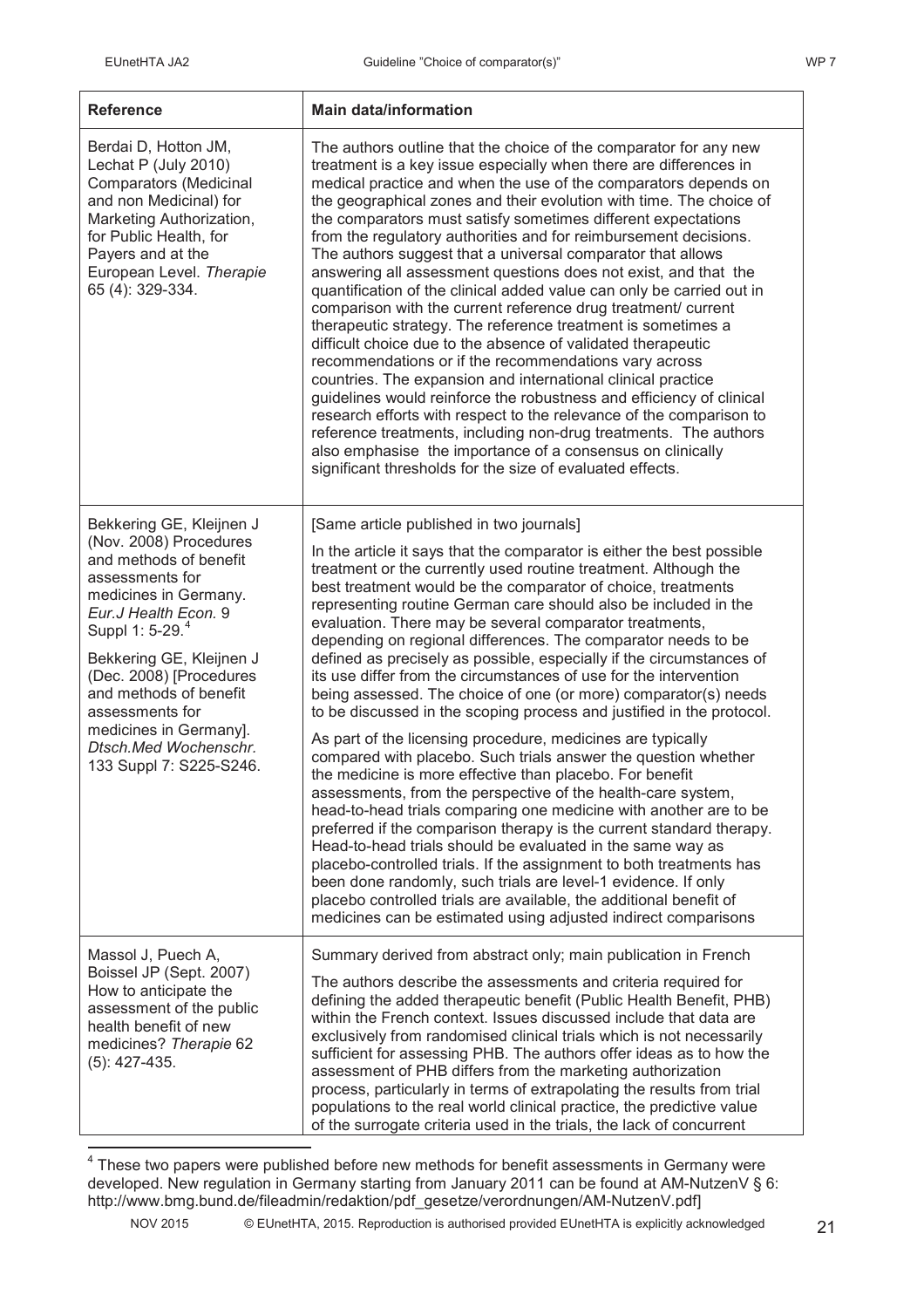|                                                                                                                                                              | and relevant epidemiological data related to indication. The<br>authors suggest to adapt the clinical development plans for a<br>better assessment of PHB, and to start early enough collecting<br>reliable and relevant epidemiological data and the necessary<br>elements for the assessment of the generalisability of the results.<br>The authors also outline the need for effectiveness modelling due<br>to the absence of all relevant trial or real life data. The authors'<br>general recommendations to update the development plans seem<br>especially appropriate as any such amendments would not only be<br>beneficial to France but to all health authorities who would wish to<br>assess the PHB of a new medicine on their territories.                                                                                                                                                                                                                                                                                                                                                                                                                                                                                                                                                                                                                                                                                                                                                                                                                                                                                                                                                                                                                                                                                                                                                                                                                                                                                                                                                                                   |
|--------------------------------------------------------------------------------------------------------------------------------------------------------------|--------------------------------------------------------------------------------------------------------------------------------------------------------------------------------------------------------------------------------------------------------------------------------------------------------------------------------------------------------------------------------------------------------------------------------------------------------------------------------------------------------------------------------------------------------------------------------------------------------------------------------------------------------------------------------------------------------------------------------------------------------------------------------------------------------------------------------------------------------------------------------------------------------------------------------------------------------------------------------------------------------------------------------------------------------------------------------------------------------------------------------------------------------------------------------------------------------------------------------------------------------------------------------------------------------------------------------------------------------------------------------------------------------------------------------------------------------------------------------------------------------------------------------------------------------------------------------------------------------------------------------------------------------------------------------------------------------------------------------------------------------------------------------------------------------------------------------------------------------------------------------------------------------------------------------------------------------------------------------------------------------------------------------------------------------------------------------------------------------------------------------------------|
| Le Jeunne C, Woronoff-<br>Lemsi MC, David N et al.<br>(Mar. 2008) Relative<br>added value: what are the<br>tools to evaluate it?<br>Therapie 63 (2): 113-11. | English abstract reproduced below; main publication in French<br>The relative added value of a drug is currently evaluated in France<br>by the Transparency Commission (TC) of the National Health<br>Authority (HAS), by assigning a level of Improvement in Actual<br>Benefit (IAB). IAB is based on two parameters, efficacy and safety<br>of the product, in a defined target population, either as compared<br>to one or more other drugs with similar indications, or within<br>therapeutic strategy. The items used for evaluation, including the<br>level of clinical effect, the relevance of the comparator, the choice<br>of comparison criteria and the methodology used (indirect<br>comparison, non-inferiority studies, etc.), have been reviewed by<br>the working group in Giens with regard to an analysis of the<br>opinion on TC issued between 2004 and 2007 in several<br>therapeutic areas. First of all, this attempt at rationalisation based<br>on the criteria used to assess the relative added value<br>demonstrated the rareness of direct comparative data, and was<br>followed by a discussion on the possible broadening of the<br>evaluation criteria. The group discussed taking into account the<br>Public Health Impact (PHI), which has now been incorporated into<br>the assessment of Actual Benefit (AB). The group believes that<br>PHI seems to be more related to the notion of IAB than to that of<br>AB. Indeed, it is frequently the relative added value of a new drug<br>that produces an impact in public health. Conversely, considering<br>the comparative evaluation criteria of PHI, which are not<br>systematically taken into account in AMSR (such as improvement<br>in the health of the population, meeting a public health need or<br>impact on the healthcare system), PHI could legitimately be<br>included in the assessment of the relative added value of a drug.<br>Other parameters such as compliance or impact on professional<br>practice have been considered. Thus, the notion of relative added<br>value, evaluated at initial registration, could be based on an |
|                                                                                                                                                              | expected improvement in medical service. The notion of expected<br>medical service leads to the requirement of producing additional<br>data in real life (post-registration studies), which would support the<br>definitive notion of improvement in actual benefit at the time of<br>renewed registration, while taking into account the place occupied<br>by the drug in the therapeutic strategy.                                                                                                                                                                                                                                                                                                                                                                                                                                                                                                                                                                                                                                                                                                                                                                                                                                                                                                                                                                                                                                                                                                                                                                                                                                                                                                                                                                                                                                                                                                                                                                                                                                                                                                                                       |

The EUnetHTA survey gave the following options for the identification of the comparator:

- Product sponsor
- Experts
- Clinical guidelines
- (international) methodological guidelines
- other (these included experts within the assessment body and internal technical teams in the assessment body).